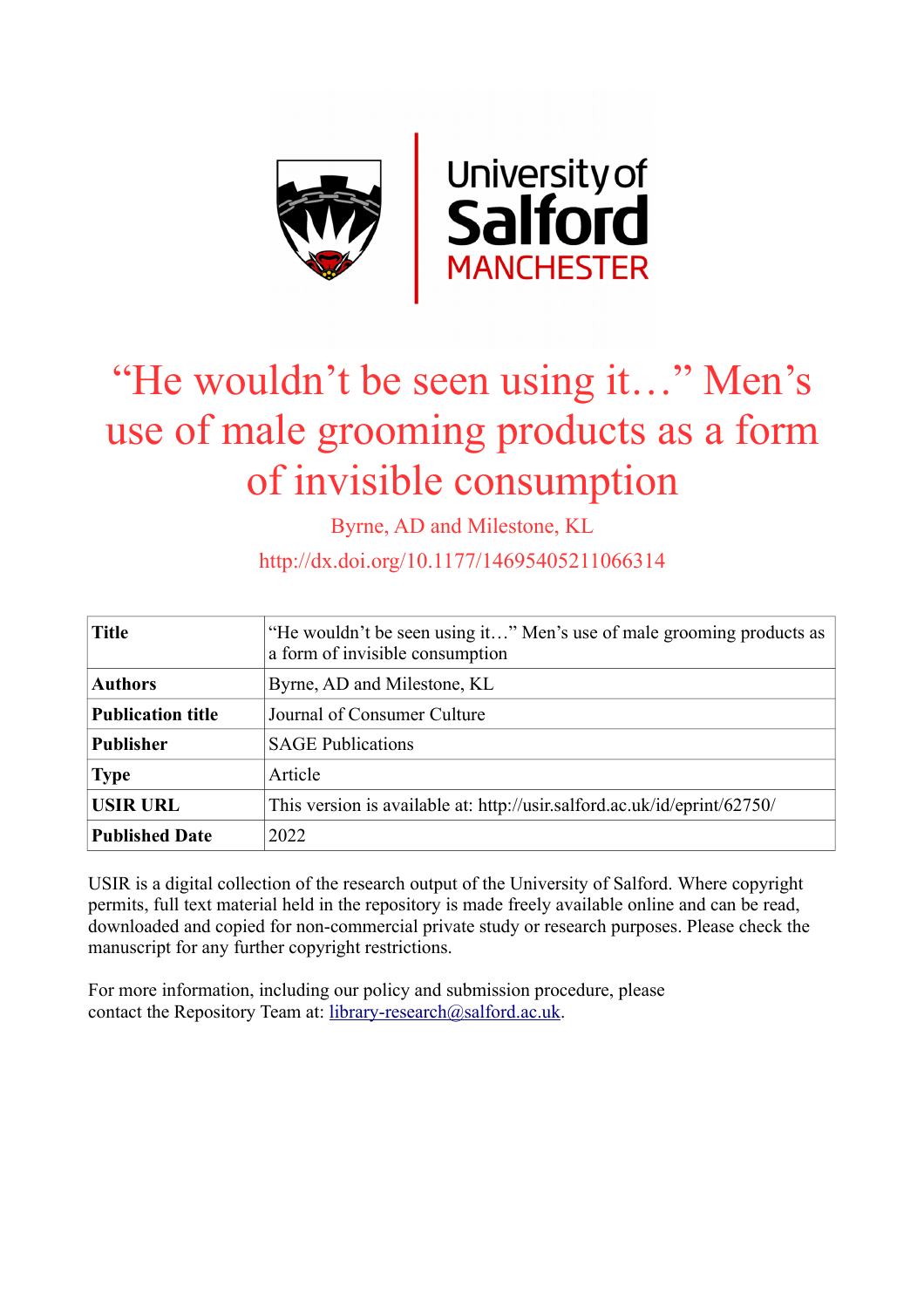

'He wouldn't be seen using it…' Men's use of male grooming products as a form of invisible consumption

Journal of Consumer Culture 2022, Vol. 0(0) 1–22 © The Author(s) 2022



Article reuse guidelines: [sagepub.com/journals-permissions](https://uk.sagepub.com/en-gb/journals-permissions) DOI: [10.1177/14695405211066314](https://doi.org/10.1177/14695405211066314) [journals.sagepub.com/home/joc](https://journals.sagepub.com/home/joc)



Angela Byrne University of Salford, Salford, UK

# Katie Milestone

Manchester Metropolitan University, Manchester, UK

#### Abstract

Skincare products are well-established amongst female consumers. The market for male skincare products is far more recent and little research has been undertaken on this emerging sector. The practice of men using what was traditionally a product almost solely aimed at women poses some interesting questions about changing gendered identities and practices. Themes emerged from a series of interviews with respondents and key informants from industry about men's use of skincare products. Based on our findings, we explore the importance of age as a factor in terms of men's willingness to engage with this form of consumption. Our research showed that men are not comfortable talking with others about their grooming practices. We argue that men's skincare consumption is an invisible form of consumption. As our findings show, men do not tend to speak openly about whether or not they use moisturiser and other facial skin care products. We concur with Hakim's (2016) analysis about the pressure for men to continually improve their bodies in order to try to obtain market advantage in a cut-throat neoliberal context. However, with the case of skin care products, men may introspectively gaze in the mirror in contemplation of their improved appearance gained from using facial skincare products but they want this consumption to remain invisible to others. This invisible consumption could be viewed as an indication of wider uncertainty about masculinity in late modernity and the continuing trend for men to feel that there are certain aspects of their life that they feel they should keep to themselves.

Corresponding author:

Katie Milestone, Department of Sociology, Manchester Metropolitan University, Manchester NH M15 6BH, UK. Email: [k.l.milestone@mmu.ac.uk](mailto:k.l.milestone@mmu.ac.uk)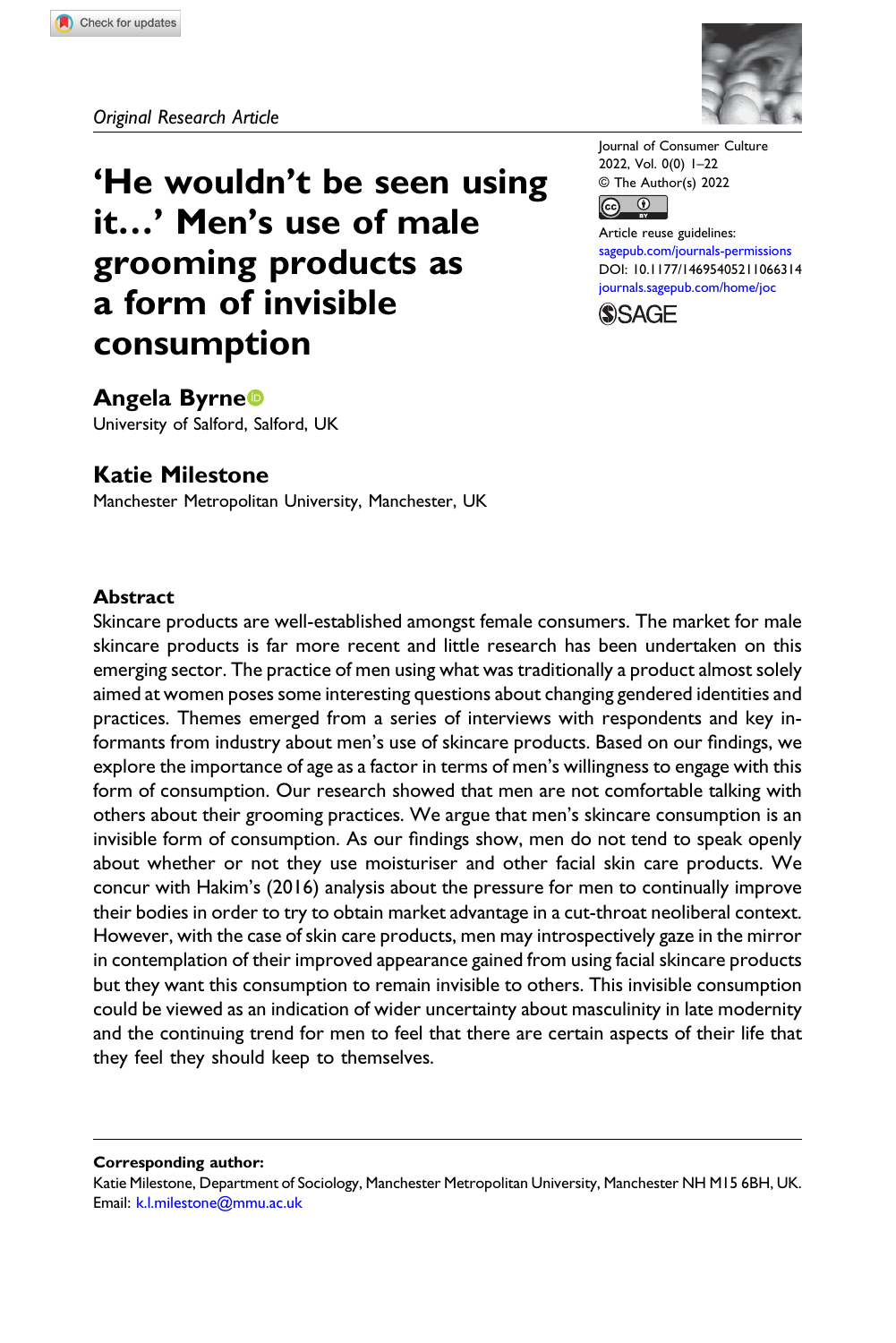#### Keywords

Masculinity, consumption, identity, skincare, invisible consumption

## Introduction

This article explores the response of male consumers to a consumption arena that was traditionally aimed only at female consumers. The male skincare market (involving products such as moisturisers and facial toners), has grown steadily and rapidly over the past two decades. Recent figures [\(Ridder, 2021](#page-21-0)) show that in the UK, the male skincare market is worth 77.2 million British pounds and the market has grown from the previous year. Currently the global men's skincare market size is valued at USD 11.6 billion ([GVR,](#page-20-0) [2020\)](#page-20-0). A market that was once virtually non-existent, has developed rapidly since the start of the  $21<sup>st</sup>$  century. The sales figures strongly indicate that the 'invention' of the male skin care market has been successful. However, very little research exists about this phenomena from a social science perspective. In this article, we seek to offer a deeper understanding of how and why men are using skincare products.

Using findings from focus group and individual interviews with men in the North West of England (UK), about their own use (and non-use) of skin care products, we focus on this intriguing yet under-researched area. We interviewed 39 men about whether or not they engage in skin care practices and if they do, then why they feel skin care is important. Two distinct age groups of men were targeted. Young men ranging in age from 18 to 27 were in the first group. Men aged 28 to 59 were in the second group. One element of this research was to explore the impact that age has on men's use of skincare products. Our hypothesis was that older men would be more resistant to adopting a practice that they have not 'grown up with' than younger men. In addition to male consumers, we also interviewed a small sample of people who work in the men's grooming and beauty retail sector in order to gain some insight from this industry. This study explores how men consume skincare against a backdrop that explores possible broader shifts in how masculinity is constructed and understood. In addition to this, we consulted webforums where men's use of skincare products was the central topic of discussion.<sup>1</sup> Here we found powerful similarities between our interview data and the discourses on the webforums.

Men are increasingly encouraged to engage in practices that form part of a wider economic process that benefit the beauty industry and is often characterized as 'looking after ourselves'. Examples include working out at the gym as a body project ([Hakim,](#page-20-1) [2016\)](#page-20-1) or depilation of male body hair, termed 'manscaping', as an emerging ideal ([Hall,](#page-20-2) [2015\)](#page-20-2). Improvement of the body is situated within a competitive arena, which aligns with ideals of hegemonic masculinity where power over other men is seen as a sign of success in a neoliberal context ([Lindisfarne and Neale, 2016](#page-21-1)). Nevertheless, skincare is associated with beauty and this continues to present conflict with traditional notions of how men gain body capital. In the traditional hegemonic masculinity paradigm, men were 'consumers' of women's beauty. The emergence of the male skincare market represents a significant shift which places men in the 'to be looked at' category to be scrutinised by themselves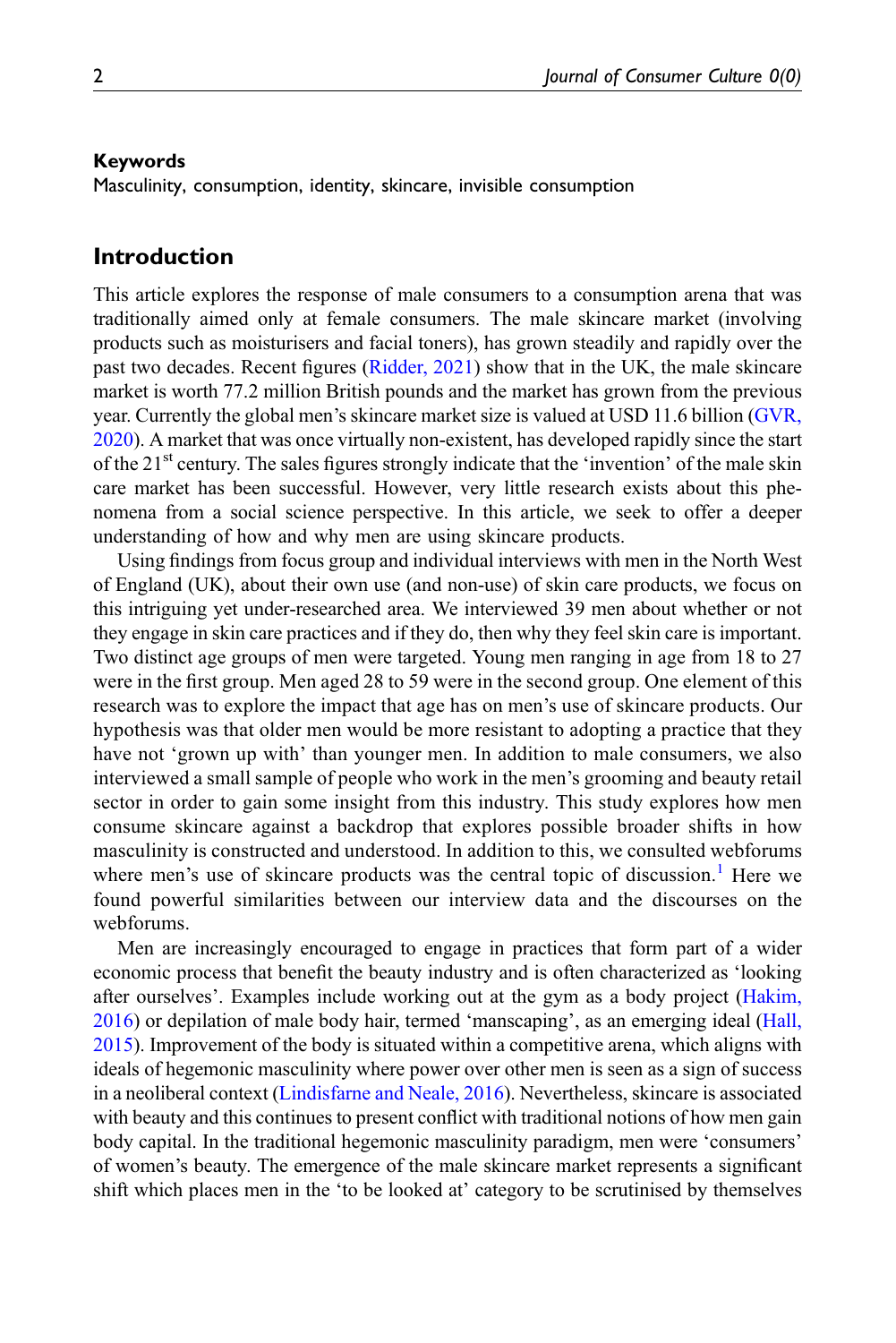and others. More recently, a greater appraisal of men's looks by women, and by other men, has drawn attention towards an 'inversion of the male gaze' ([Patterson and Elliott, 2002\)](#page-21-2).

Convincing men to consume products deeply connected with women and femininity has clearly been successful, given the evidence of consumption statistics. However, little is known about how men actually feel about using skin care products. The men's facial skincare sector in the UK is substantial, as highlighted above. Facial skincare products for men were first available in the UK around the start of this millennium. However, the fact male facial skincare products exist is insufficient to prompt consumption by men. Men's actual skin has not changed; though, society's expectations of men have [\(Hakim, 2016\)](#page-20-1). As a result, changes within society have placed an increased pressure upon men to strive to improve their appearance ([Hall, 2015](#page-20-2)).

Our research data revealed two key findings. Firstly, is the fact that age is a key factor that determines whether or not men use facial skincare products. Younger men are much more open to engaging in caring for their skin and buying skin care products. The second key finding from our research is that men do not discuss their skincare practices with other people. It is a private, invisible form of consumption. This reluctance to discuss skin care routines suggests that there are strong societal expectations around 'appropriate masculinity' that remain dominant in late modernity. Men seem to have been convinced that they 'need' to use skincare products but yet this is something that men want to keep as a 'back-stage' ([Goffman, 1959\)](#page-20-3) activity. Consumption of skincare products amongst men could be viewed as form of 'inconspicuous consumption' [\(Eckhardt et al., 2015,](#page-20-4) Wu et al., 2017).The rise of 'inconspicuous consumption' is defined as a recent trend for consumers of luxury goods to be modest rather than showy about their ability to afford high-end brands. Eckhardt et al. attribute this rise, in part, to 'a preference for not standing out as ostentatious during times of economic hardship' (2015:1). However, we argue that with the case of men and skin care products, there is a something more going on. We argue that men's consumption of skincare products is a process that we define as 'invisible consumption'. The consumption of skincare products is an 'act of faith'. No one can see whether or not a person has cleansed and toned (for example) or tell the cost of the product used. The impact of using moisturiser, for instance, is incremental, rather than dramatic and overtly visible. The act of this type of invisible consumption is especially the case with men because, as our findings show, men do not tend to speak openly about whether or not they use moisturiser and other facial skin care products. Men are buying in to the idea of a 'need' to put various products on their skin with the promise of improvement, but they are absolutely not talking about this with other people. This would strongly suggest that men, particularly older men, do not yet feel comfortable discussing their grooming habits.

#### Invisible Consumption

To explain the form of consumption that takes place with regard to male skincare products we propose the concept of 'invisible' consumption. The invisibility comes first from the fact that people cannot tell 'by looking' whether or not someone is wearing moisturiser. This contrasts starkly with the use other products and procedures to do with enhancing physical appearance. It is clearly visible to others when a person is wearing make-up, has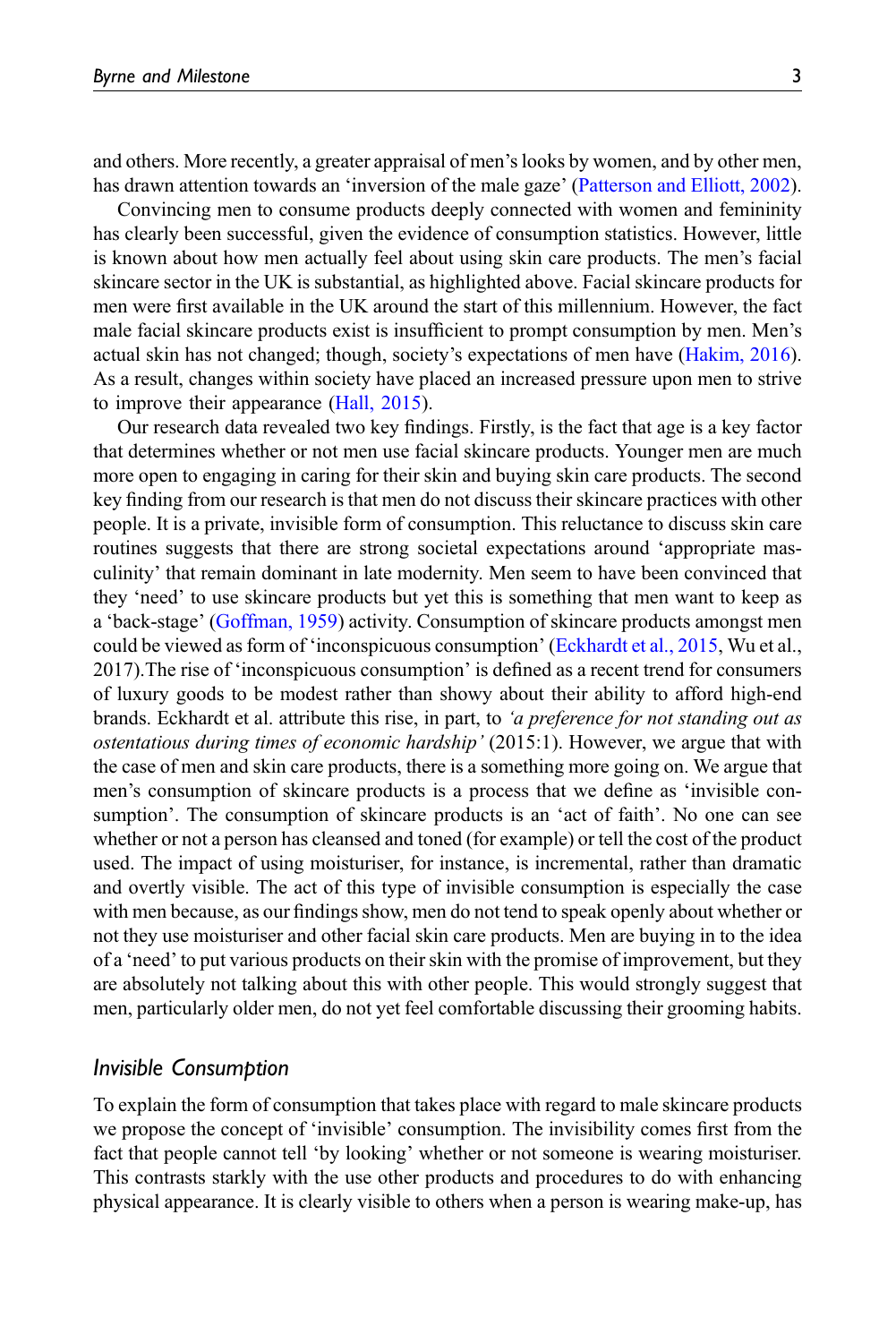had some kind of cosmetic surgery, eye brow treatment, lash extension, or had botox injections, for example. The visibility of skincare products however is very different to that of cosmetics. Invisible consumption could be regarded as a form of investment in the body which will reap future rewards. As such, it can be regarded within the paradigm of body capital ([Bourdieu, 1984](#page-20-5)). However, unlike most forms of investment in the body, using moisturiser remains invisible to the beholder. Invisible consumption must be seen in the context of deferred gratification. Men are buying in to the promise that consuming skin care products will have a benefit in the future. It is a form of consumption based on hope that use of the skincare product will improve the appearance of the skin over time and delay the ageing process. As Beruchashvili M et al. (2015) highlight; 'Hope is a commodity in the marketplace.'. Drawing on the work of Lazarus (1999), they argue, using the example of weight loss companies, that people will consume something on the basis that there will be a reward or pay-off in the future.

That men have only since the millennium started using skincare products distinguishes it from 'inconspicuous consumption'. Invisible consumption works very differently to that on 'inconspicuous' consumption The phrase 'inconspicuous consumption' refers to the routine consumption of 'ordinary' goods and services ([Warde, 2014\)](#page-22-0). Consumption of skincare products by men is still relatively novel and most definitely not something practiced by most men. There is potential, over time, for this to move from an invisible, unacknowledged, private form of consumption to an everyday routine. At the moment, it remains a decidedly 'back stage' and novel form of consumption.

In addition, and significantly, the consumption of skin care products by men is invisible because they are unlikely to tell people about their skin care practices. As yet, men do not feel comfortable talking about such matters, because applying moisturiser, cleansing, toning and exfoliating (for example) are forms of consumption that remain feminized. So, whilst wearing moisturiser is similarly 'invisible' for both men and women in terms of the deferred gratification that investment in these products promises, it is additionally invisible for men because their consumption of these products in unspoken. Our data clearly shows this to be the case. These posts from an Australian web forum give a sense of the ambivalence shown by men towards the use of skin care products by men when asked the question 'Guys, fess up, do you use skincare?;

'No. Proud to be a real man. Leave that crap to the metros!' and 'leave the moisturizer for the women, real men use sandpaper!'

#### Literature review

[Goffman](#page-20-3)'s (1956) seminal work on taking a 'dramaturgical approach' to understanding social life remains highly relevant and his metaphor of the 'back stage' bears many parallels with the idea of the invisible consumer. Goffman wrote about 'mystification'. This is a concealment or non-disclosure of certain information from the 'audience' to avoid divulging information which could be damaging to the 'performer'. With the case of men and their consumption of male grooming products there seems an overarching desire for this to remain invisible or 'back-stage'.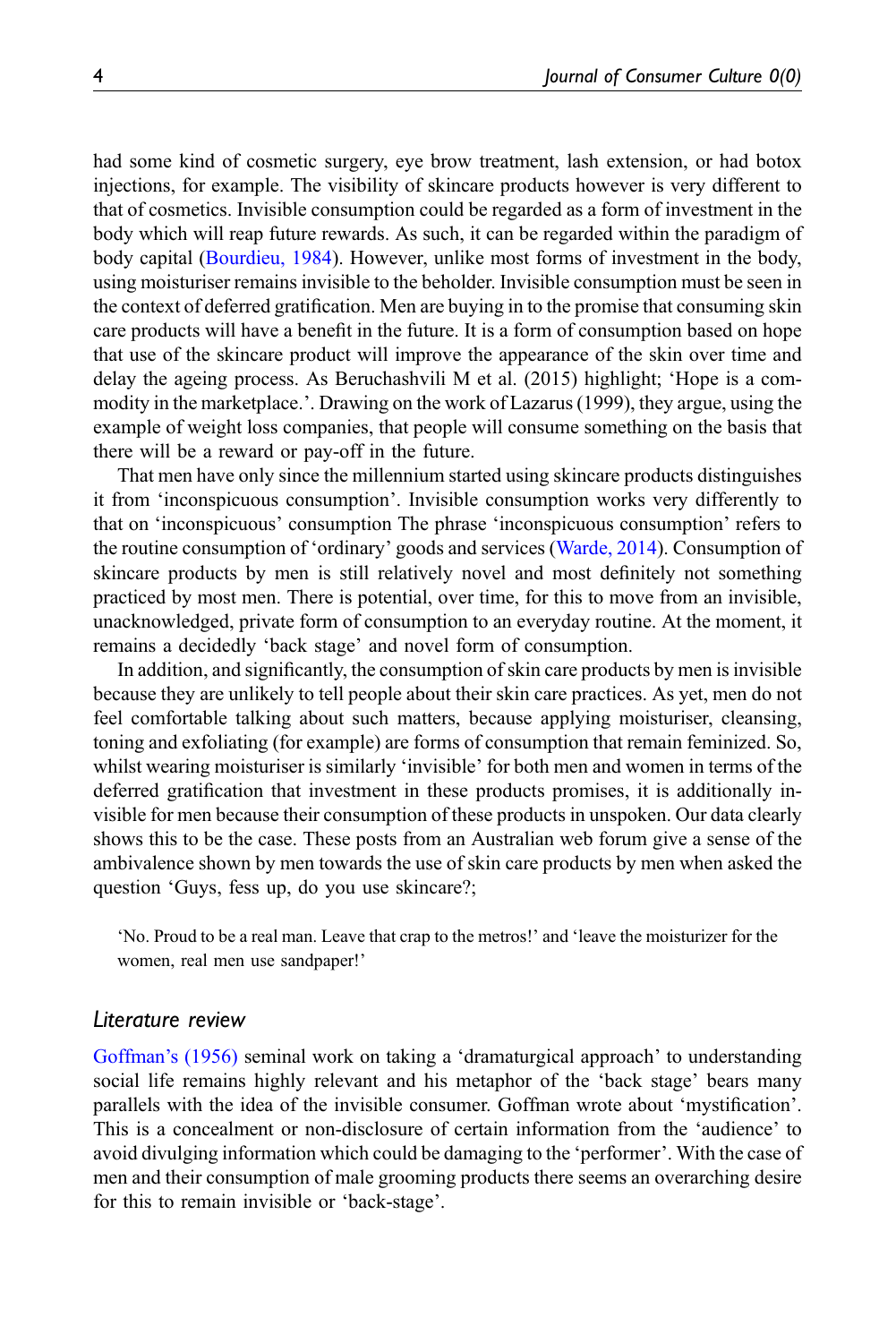The issue of male grooming can be situated within the literature on the self and the body in late modernity. Here the work of [Giddens \(1991\)](#page-20-6) and Bauman (2001) is highly relevant. The body is now something that individuals are expected to work on and improve, according to these key theorists of 'individualization'. [Giddens \(1991](#page-20-6):196) argues that while late modernity stimulates the 'project of the self' that this takes part against the back-drop of consumer capitalism. Consumption of products that promise some sort of self-improvement or competitive edge (such as skincare products) allows capitalism to thrive and consumers to keep (literally) buying in to the never-ending quest to be 'the best'. New and 'improved' products constantly flood the market so a state of equilibrium is never achieved. Consumer culture stimulates anxiety and insecurity about the body [\(Bauman, 2005](#page-19-0)). The rewards of our investment are usually promised in the future rather than being instantly available. As [Kotz](#page-21-3)é and Antonopolous  $(2019)$  note, in terms of their research on body builders; 'The process of aesthetically priming and finetuning the body requires subjecting oneself to a far from pleasurable regime that requires considerable commitment and deferred gratification ([Bauman, 2005](#page-19-0))'. This 'deferred gratification' is certainly the premise on which skincare products are sold to consumers. Reflecting upon how men relate to the use of facial skincare products provide a useful and interesting empirical setting to understand how our gender identities are shaped by current ideals. [Orbach \(2017](#page-21-4): vii) highlights that an increasing trend towards the 'commercialisation of the body' has resulted in greater value being placed on 'aesthetic labour' or the work involved in creating a desirable appearance. Similarly, Elias et al. (2017: 5) describe how self-transformation is achieved through the management of the body thus, 'neoliberalism makes us all "aesthetic entrepreneurs"' as we are encouraged to work upon our appearance physically to help improve how we subjectively feel about ourselves. The work of [Foucault \(2008\)](#page-20-7) is also highly relevant to the context of this article and notably his work on biopolitics and the regulation of the self. As ([Pylypa, 1998:](#page-21-5)21) notes of Foucault, his work; 'focuses on the body as the site of subjugation, and because it highlights how individuals are implicated in their own oppression as they participate in habitual daily practices such as the self-regulation of hygiene, health and sexuality'.

[Hakim \(2016\)](#page-20-1) argues that men are being increasingly pressurized to increase their 'market value' in the process of individualization [\(Bauman 2001\)](#page-19-1), and against a backdrop of neo-liberal competitiveness via the body. Here the body is constructed as a potential asset, but one which needs to be constantly worked on and improved in order to gain a competitive edge in a ruthless world. Qualities such as youthfulness have started to become more important for men in terms of their status (they have long been for women). The rise in men's use of products that have long and powerful associations with women and femininity, presents a problem in terms of how men use such products without being considered being feminized. A high-profile example of this can be seen in the example of Donald Trump, who has a spray tan and attempts to disguise his thinning hair in order to appear more youthful. As [Smith and Higgins \(2020\)](#page-22-1) highlight, Trump performs hypermasculinity in spaces such as Twitter (prior to his ban on the platform) and this might be part of the process of helping to drown out the potentially feminizing practice of preening his appearance to appear younger.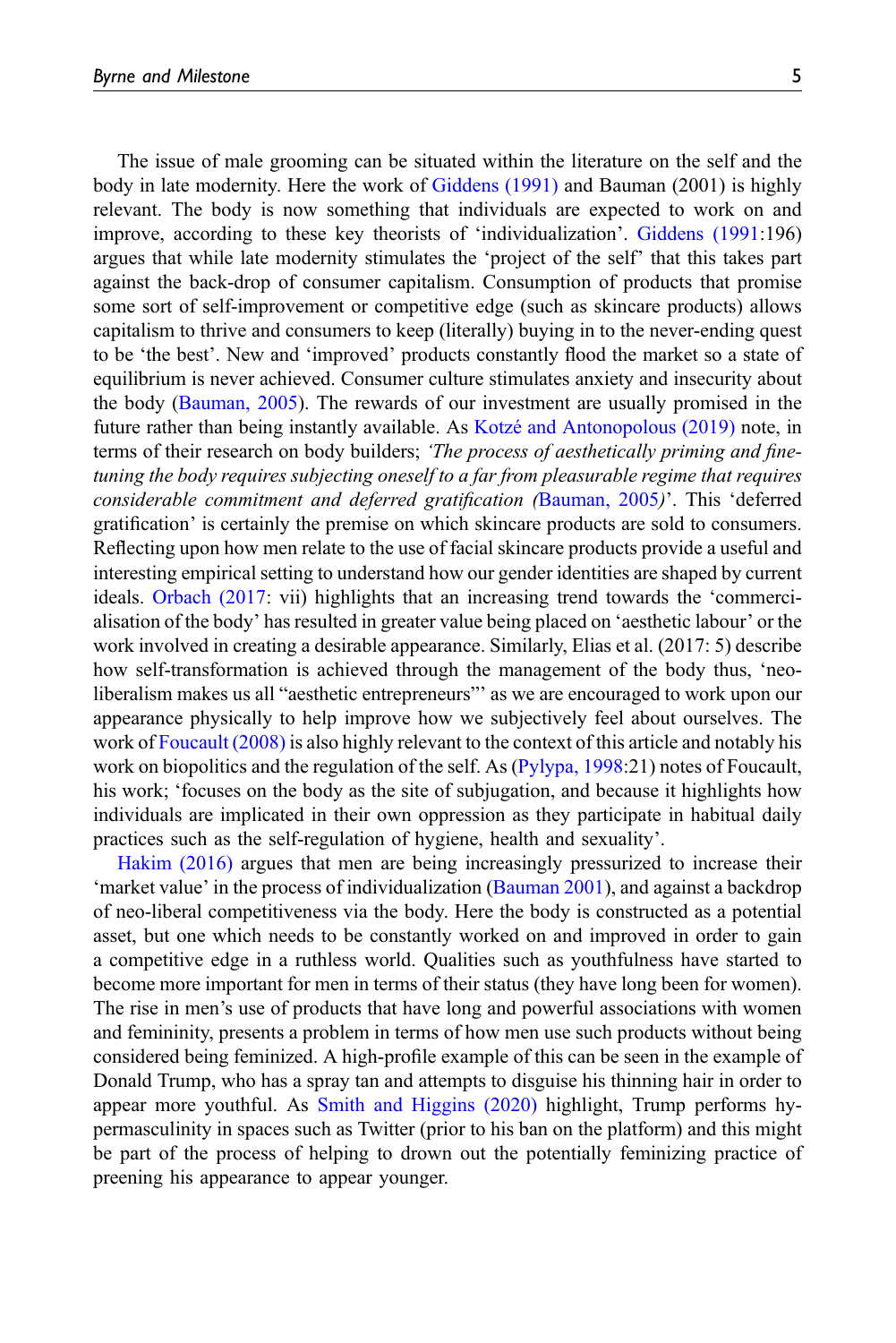Literature on gender is highly relevant to this article. The body is seen as key to understanding the complexities of gender and subjectivity in the 'neoliberal era' ([Elias](#page-20-8) [et al., 2017](#page-20-8)). Identities are more fractured and disparate as an increased focus is placed on accountability of the individual to seek to improve their appearance, income, home, career and relationships with others. This helps men to frame their use of facial skincare in ways that align with patriarchal values linked to acquiring better prospects in the workplace and relationships by improving their appearance. As social structures change, so can a person's discernment of what is necessary as part of their identity. Traditional ideals of masculinity as a breadwinner are seemingly at odds with beauty trends of skincare for men. [Gill et al. \(2005\)](#page-20-9) perceive that in a consumerist society the body is less about what the body is able to do and more about what it looks like. Men's use of facial skincare is shaped by neoliberal rationalities such as the drive towards completion of the self as a form of project to be the best version of yourself ([Hakim, 2016](#page-20-1)) and younger looking skin provides a form of capital to assist career progression ([Das and Loach, 2011](#page-20-10)). These are ideals notionally expected for men in a patriarchal society.

Expectations that men should be concerned with how others view them adds further to the complexities for modern men. [Jack \(2018\)](#page-21-6) highlights how media representations influence how people think, feel and act in respect of idealized standards and expectations for inconspicuous use of products to improve cleanliness personally and domestically. The recognition of the influence of others on self-esteem presents another influence on whether or not men choose to use facial skincare products.

The pressure on men to become concerned with their physical appearance can be contextualized in terms of feminist literature about the intense regulation and scrutinization of women's bodies. Skin care products were once only aimed at women. That this market has now been extended to men raises issues about gender in late modernity. It is not that women's bodies have stopped being examined, shamed and airbrushed, but that men are increasingly subjected to comparable scrutiny. Expectations for gender are influenced by prevailing ideals at a given time. In her landmark text, [Mulvey \(1975:](#page-21-7) 64) highlighted how men were presented in cinematic portrayals as active constructors of meaning and in sharp contrast to women, who were constructed as passive and for men to consume as part of the 'male gaze'. Whilst consumption of male skincare products is a significantly growing trend, the promise of improving skin appearance has been constructed as a predominantly female practice, and thus is implied as a feminising practice. The introduction of men's facial skincare products was not purely an opportunistic launch by manufacturers from the women's market. There has been a cultural shift in attitudes, whereby men are becoming more open to buying goods and services aimed at improving their overall appearance [\(Mintel, 2019](#page-21-8)). Although there is an absence of scientific certainty that skin care products can prevent ageing and make people look younger, the promise of the potential *they might* has been harnessed by the skin care industry who have been successful in convincing consumers to invest in skincare products. It is a highly lucrative market. The extent to which male grooming can be seen as a route to gaining power and advantage over contemporaries, and a form of 'capital' [\(Bourdieu, 1984\)](#page-20-5), is a way of understanding how men use products that have historically been used predominantly by women as part of a beauty regime.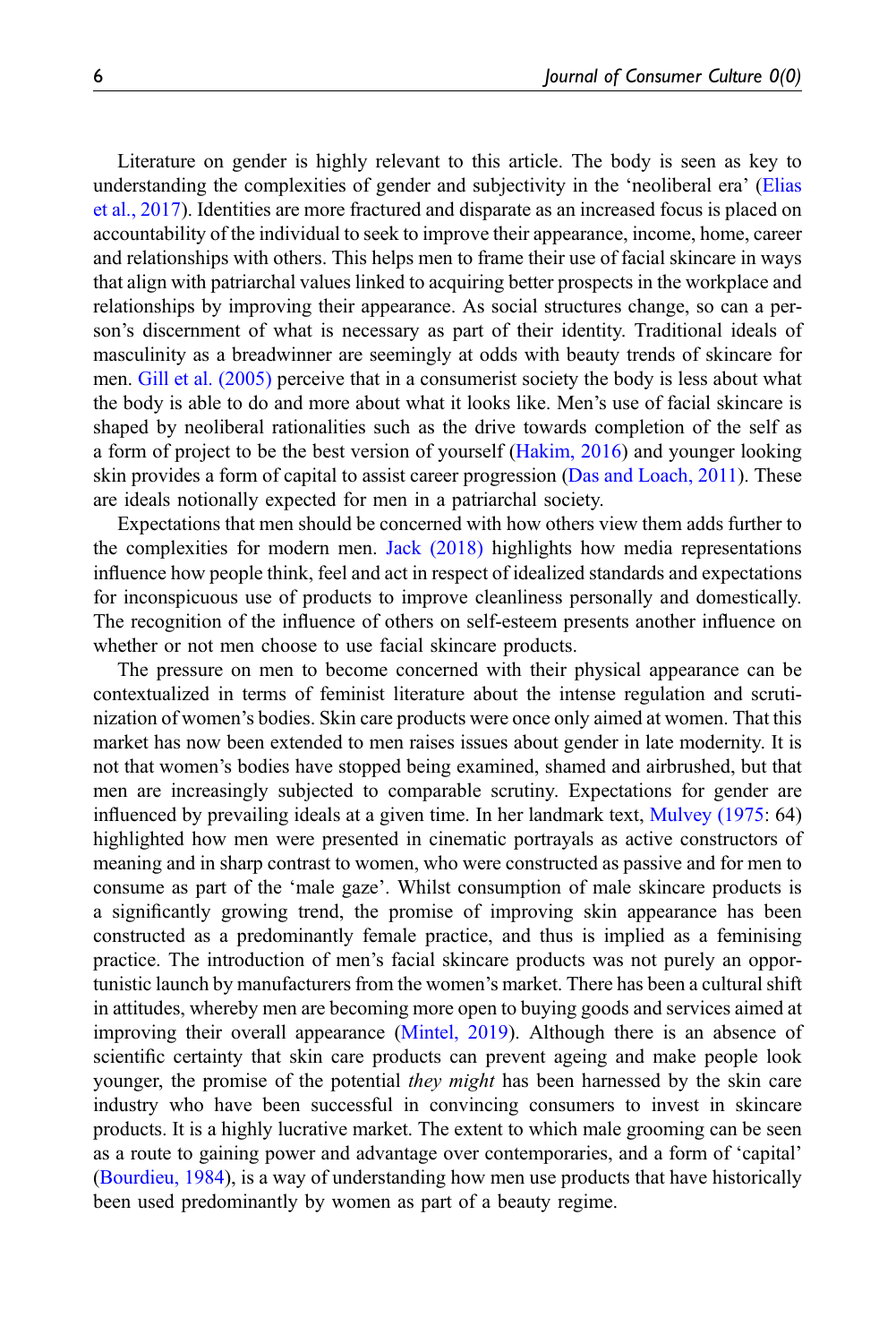Facial skincare products serve to boost skin appearance. [Blackburn \(2014\)](#page-19-2) highlights how those who are considered as attractive by others are more likely to find friends and partners. The potential improvement in appearance gained from using market commodities such as male facial skincare products has influence on consumers' self-concept as orthodox notions of masculinity [\(Connell, 2005\)](#page-20-11) retains influence as a pervasive identity ideal for men. When placed in situations that conflict with their normative gender identity, men have been found to perform in ways that distance themselves from any suggestion that their ongoing masculinity has been de-stabilised in any way. [Bridges](#page-20-12) [\(2013\)](#page-20-12) highlights how heterosexual men in his study distanced themselves from any suggestion that they were homosexual despite subjectively identifying aspects of their identities as 'gay' and relied on 'sexual aesthetics' to construct acceptable performances of straight men. This is similar to [Draper and McDonnell](#page-20-13)'s (2018) work on gay male beauty bloggers who actively conceal their sexuality in fear that their sexual orientation will alienate straight male followers.

Whilst skincare is a significant market sector, skincare for men is still emerging as a routine and socially accepted male grooming practice. An overt use of skincare products might suggest vanity, and an interest in making the face look younger and skin softer jars with ideals of masculinity. The problem lies with how men can use skincare products without feeling that they are going beyond accepted gender identity ideals. Masculinity and the 'hard body' have long been connected (see [Jeffords, 1994](#page-21-9)). Using facial skincare is linked with making the surface of the skin softer and is also regarded as a feminine and thus a metaphorically 'soft' practice too. As Alexander argues; 'The image of masculinity constructed purposely to sell a brand-name product also shapes the way men see themselves and others. Moving to the macro level, changing ideas of masculinity signal that a significant transformation of the social structure is under way' (2003:535). Men's skin has become a focus for skincare advertisers to prompt men to scrutinize their face in the mirror, social media posts and, increasingly, on-screen video calls, and identify flaws for improvement. Expectations regarding appearance enhancement can create uncertainty about self-image leading to greater introspection of how you perceive others view you. The supposed judgement of others in relation to newly evolving ideals of masculinity reflects changing social ideals [\(Hakim, 2016](#page-20-1)). The need to improve their face with skincare products is 'mediated' as an acceptable ideal for men. With specific reference to the male body, men have historically been portrayed as dominant, aggressive, powerful and, essentially, heterosexual, in advertising campaigns (see, for example, [Ostberg, 2012\)](#page-21-10). Whilst advertising creates fantasy it also offers a way to positively engage men in adopting consumption practices that reflect changing masculinity practices.

The blurring of gender roles in the masculinities arena has created a form of 'cultural turbulence' that disrupts accepted notions of how men are expected to behave [\(Connell,](#page-20-14) [2003\)](#page-20-14). However, the importance placed on heteronormative values associated with 'hegemonic masculinity' fails to recognise other dimensions of more fluid, feminine versions of masculinities linking to identity and sexuality [\(Connell, 2005](#page-20-11)). When men are placed in environments that conflict with ideals of masculinity, 'sticky masculinity' [\(Berggren, 2014\)](#page-19-3) offers a useful descriptor to highlight the difficulties that persist with male identity. Men continue to be associated with culturally established signs of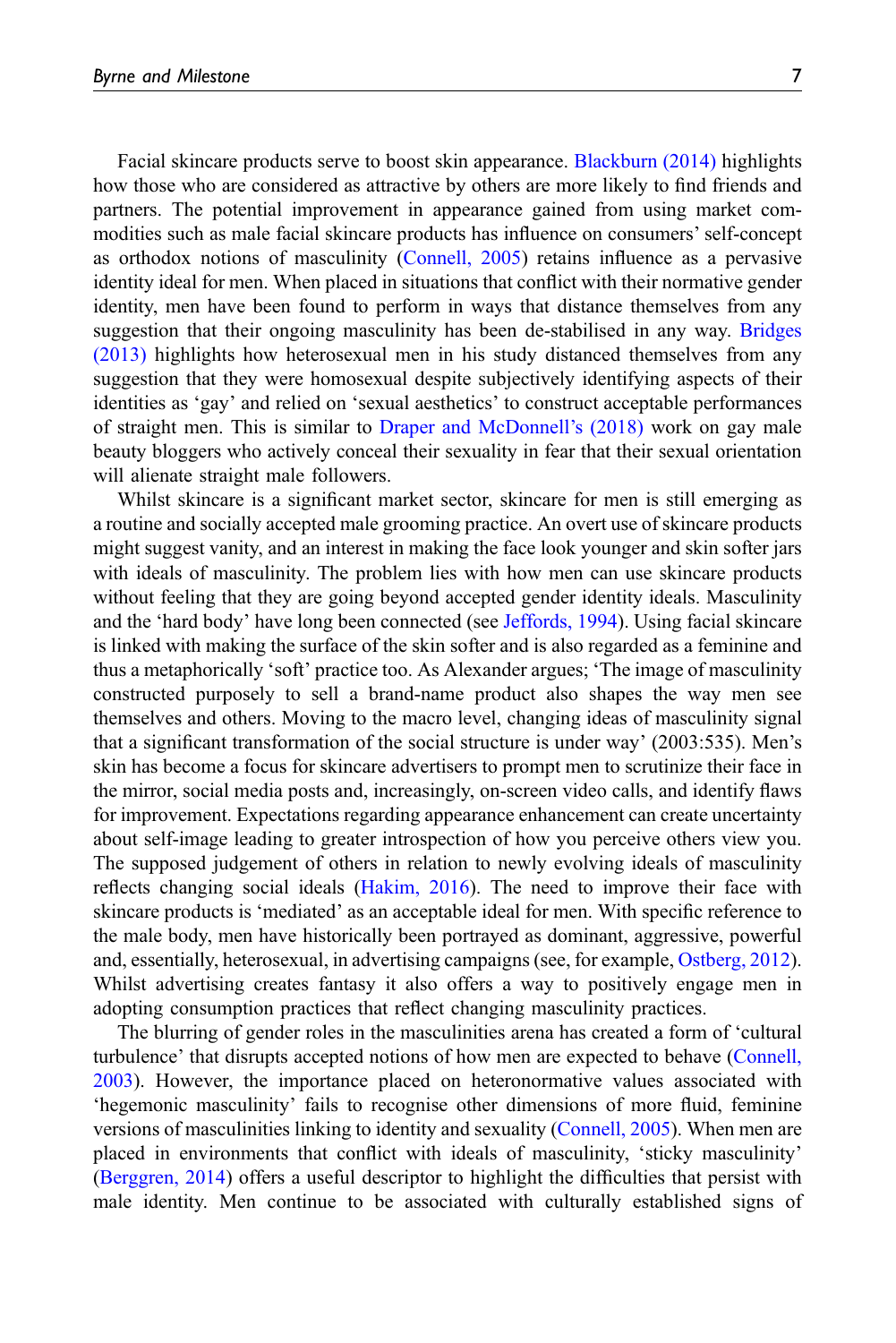masculinity ([Connell, 2003](#page-20-14)). The pressure placed upon men to improve their appearance through skincare product use is explored here in relation to current ideas about masculinity.

How men view their skin in the private sphere, reflected in the mirror, is contingent on their idea of how others regard them too. The formation of the self-image is informed by social surroundings and communicative interaction with others ([Cooley, 1902\)](#page-20-15). Cooley's ideas about understanding identity formation, where there is conflict with accepted notions of gender performance, are still highly regarded (for example, [Ritzer, 2005\)](#page-21-11). The 'lookingglass self' ([Cooley, 1902](#page-20-15)) could be deployed as a useful metaphor in how men reference their consumption of facial skincare products. The relevance of the 'looking glass' to social identity has come to the fore during the Covid 19 pandemic, as the practice of using platforms such as Zoom and MS Teams for work and social purposes, forces us to confront our faces on screen on an almost daily basis.

## Data gathering and methods

This exploratory study used empirically-backed small data samples to understand how men are using facial skincare products in practice. Individual semi-structured interviews with selected participants were undertaken with men aged 18 and over. These men were either in full-time education or employment. The majority described themselves as being middle class. Of the 39 men, three stated that they were gay whilst the rest defined themselves as heterosexual. In terms of ethnicity, 35 identified themselves as white British, 1 as British Asian, 1 as Black British, 1 as British Chinese and one was from Greece. People were initially selected on the basis that they were the target audience for skin care products. [Mintel, \(2018\)](#page-21-12) states that "it is younger men who have taken more readily to the concept of facial skincare, with a peak amongst men aged 25–34, Nivea for Men's core target group". This main demographic was used as a basis for profiling of participants in the first phase of research. However, younger males were identified [\(Mintel, 2016\)](#page-21-13) as those most likely to use facial skincare. To respond to this, two focus groups with younger males from the ages of 18 to 27 took place exploring how attitudes towards consumption and influences may differ from those interviewed in the first phase of research. Additionally interviews with older men (aged between 28 and 59) were also organized to explore the issue of age in more depth and to test the hypothesis that older men were not motivated to use male skin-care products.

The research participants were all based in the North West of England, UK Access was obtained initially on a convenience sample basis and then through snowballing from contacts of respondents. There were 39 interviews and two focus groups in total. The research participants were asked a range of questions about their experience and knowledge of male skin care products. Ten interviews were undertaken with skincare consultants and a range of industry grooming professionals. These key informants were able to discuss foremost consumer trends and attitudes within the male facial skincare and grooming sector. Men and women participated in the interviews and roles ranged from salon owners, airport retail, barbers and clients, grooming sale professionals, a tattooist and skincare consultants *(Clarins and Clinique)*. Two women's beauty salon offering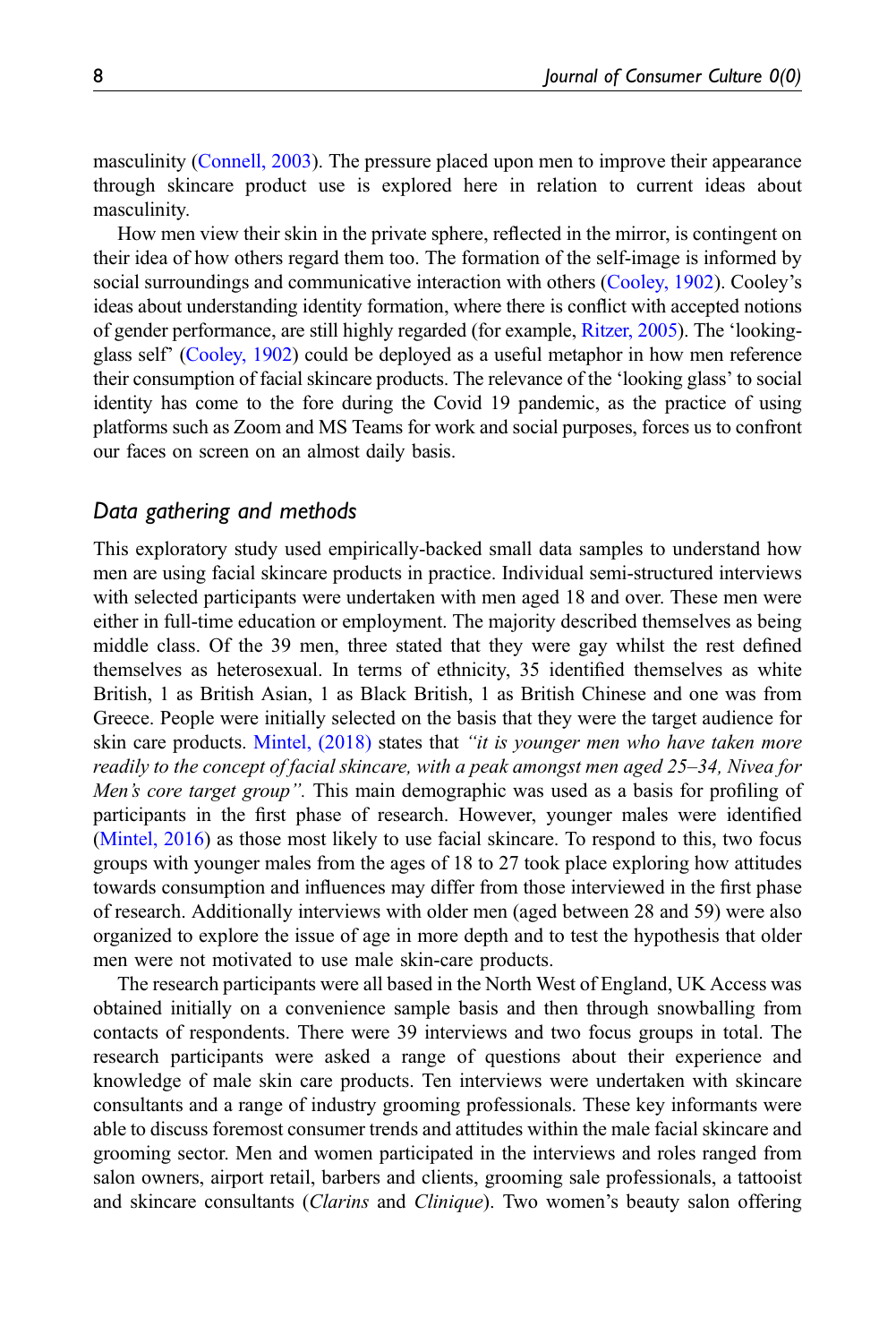men's facials and a company offering a men-only grooming experience were interviewed as part of this research. One aspect that the research focused on was the advertising of male skin care products, but this is not discussed in this article.

All of the interviews were recorded with permission and transcribed. After transcription was completed, the text was clustered to identify a limited number of grouped subjects deemed similar and any relationships that arose from the data ([Guest et al., 2012\)](#page-20-16). A number of key themes were identified.

In addition to this we also explored two web forums where male skincare was a discussion topic. One of these was a UK based university discussion forum. The second was an Australian based web forum. These provided further insights in to the contemporary conversation about this consumer market.

#### Findings and Discussion

The findings of the research are structured into themes that emerged from the series of interviews with respondents and key informants from industry. Verbatim comments from transcripts are used to illustrate various influences that respondents considered as important in forming their attitudes towards men's skincare products.

The relationship between age and attitude to male skin care consumption. One of the main things that skincare products are connected with is anti-ageing. With this in mind we might have expected older men to be more receptive to using skincare products. However, this was not borne out by our findings. Our data suggests that older men are least likely to be interested in developing a skincare routine (even when it is now more socially acceptable for men to do so). Discourse surrounding ageing as a negative feature in a society places a greater value on youthful appearance as an ideal [\(Jankowski](#page-20-17) [et al., 2016\)](#page-20-17).

Not all men respond to changing consumption trends for males to care for their facial skin and their overall appearance (O'[Neill, 2015\)](#page-21-14). 'Hegemonic' ideals that may still be held by older men, are seen as outdated by younger males that may be embracing an array of beauty treatments ([Duncanson, 2015](#page-20-18)). When discussing the potential of age as a factor in using men's skincare, 'Drew', an undergraduate student commented upon how he perceived that there are generational differences in attitudes towards use of facial skincare products.

"Dad's just a man's man… my Grandad gives me a funny look–he's like what are you doing? I think as we get older it will be acceptable then because we've grown up with it being acceptable" (Young Male, 1) (age:18).

This can equally be a defence of traditional notions of how men should act by distancing themselves from facial skincare for men. Older men may be retaining 'hegemonic masculine' ([Connell, 2003\)](#page-20-14) principles by resisting consumption of such products. Hence, 'Thomas' reflected on how younger males are more likely to come in for facials into the men's salon he manages,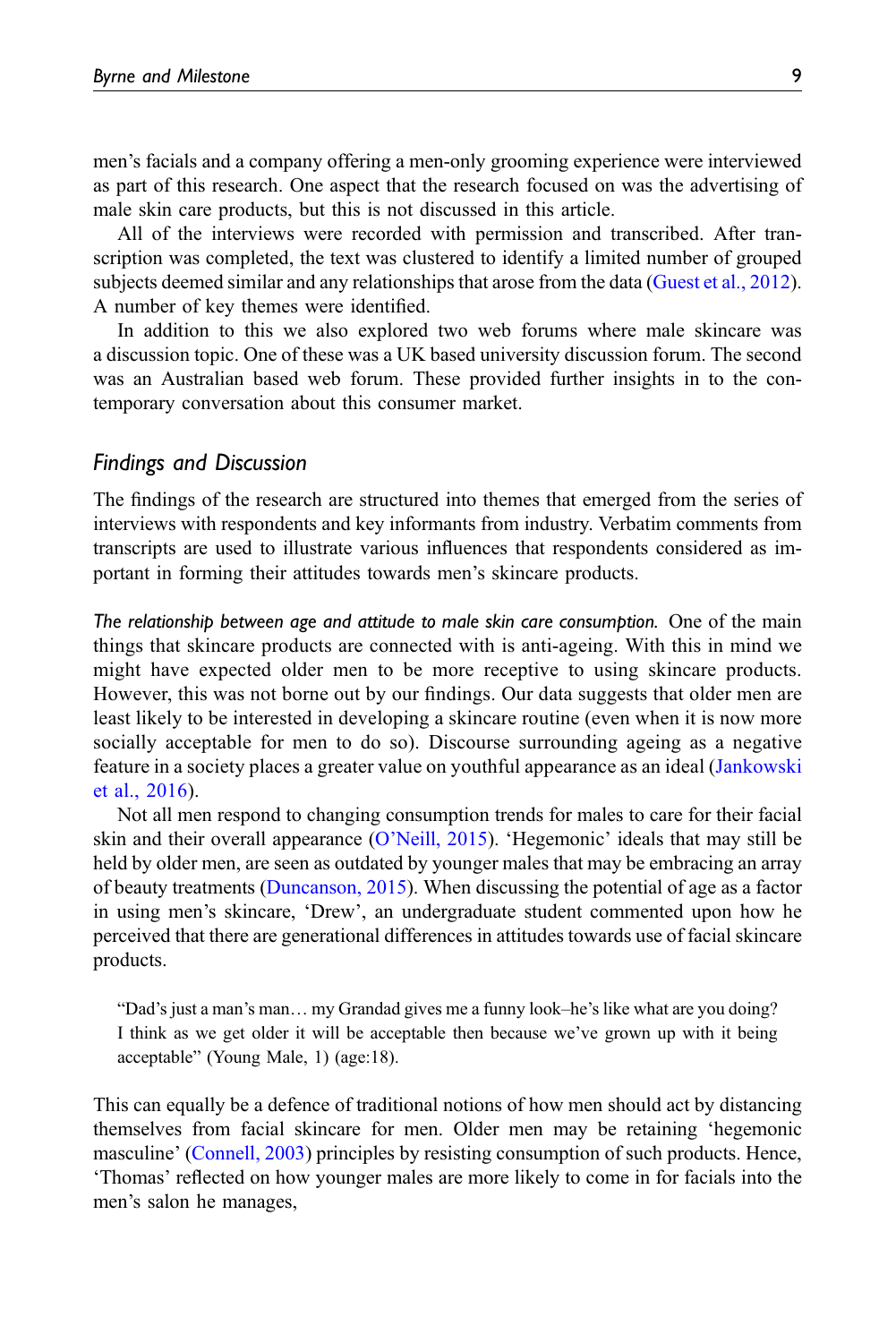"the older generation are a bit scared in a way of moisturising because it's just not what you would do. It's not a manly thing in their eyes" (Industry Respondent, 8).

The older market may still perceive the market as 'culturally delicate' ([Hall et al., 2013\)](#page-21-15). 'David' a beauty salon owner surmised that older men failing to engage in the use of facial skincare products have been left behind.

"The older ones that are 65 plus they are probably in a ditch somewhere. They haven't kind of followed through" (Industry Respondent, 10).

The decision to use facial skincare products is heavily influenced by age, as suggested by 'Ashleigh' a female Clarins consultant, "my Dad… he doesn't think it's manly" (Industry Respondent, 6). As a result, fathers seem to cling to traditional ideas that men should eschew facial skincare and suggests as commented upon by 'Mich' an undergraduate,

"my dad's… generation would be more 'oh we don't need that and it's a woman's thing' and very stereotypical about looking after your skin" (Young Male, 7).

A more 'inclusive' notion of masculinity by some males is clearly contrasted by the 'safer' ideals of masculinity sought by others ([Anderson, 2011](#page-19-4)). 'Paul' an undergraduate, notes,

"I think perhaps it's the last kind of macho, masculine generation that doesn't really mind about taking care of skin… I think it was associated with quite a female thing to use moisturisers and things. Now I think males would think more about their appearance" (Young Male, 8).

As can be seen from a discussion on a UK webforum, this 25 -year-old man is clearly interested in developing a skincare routine;

Hi I've never had a skin routine before, just always washed my face with soap twice a day. I'm 25 now though so want to start looking after my skin and make sure it stays looking young/fresh, as a lot of my friends are starting to crack and look ugly in the face due to wrinkles/horrible skin. I want to prevent looking like that……What products should I buy and in what order/when should I use them? (25 year old male, UK web forum)

This curiosity about skin care products is also clear from this post on an Australian web forum;

I want to start taking better care of my skin so it could help me look younger a couple decades down the track. Too embarrassed to ask anyone though about a cheap, non-fanciful routine. (Australian male)

Obviously the fact that the poster above points to their embarrassment about grooming is a clear indication of the prevailing trend for male grooming to remain a taboo subject.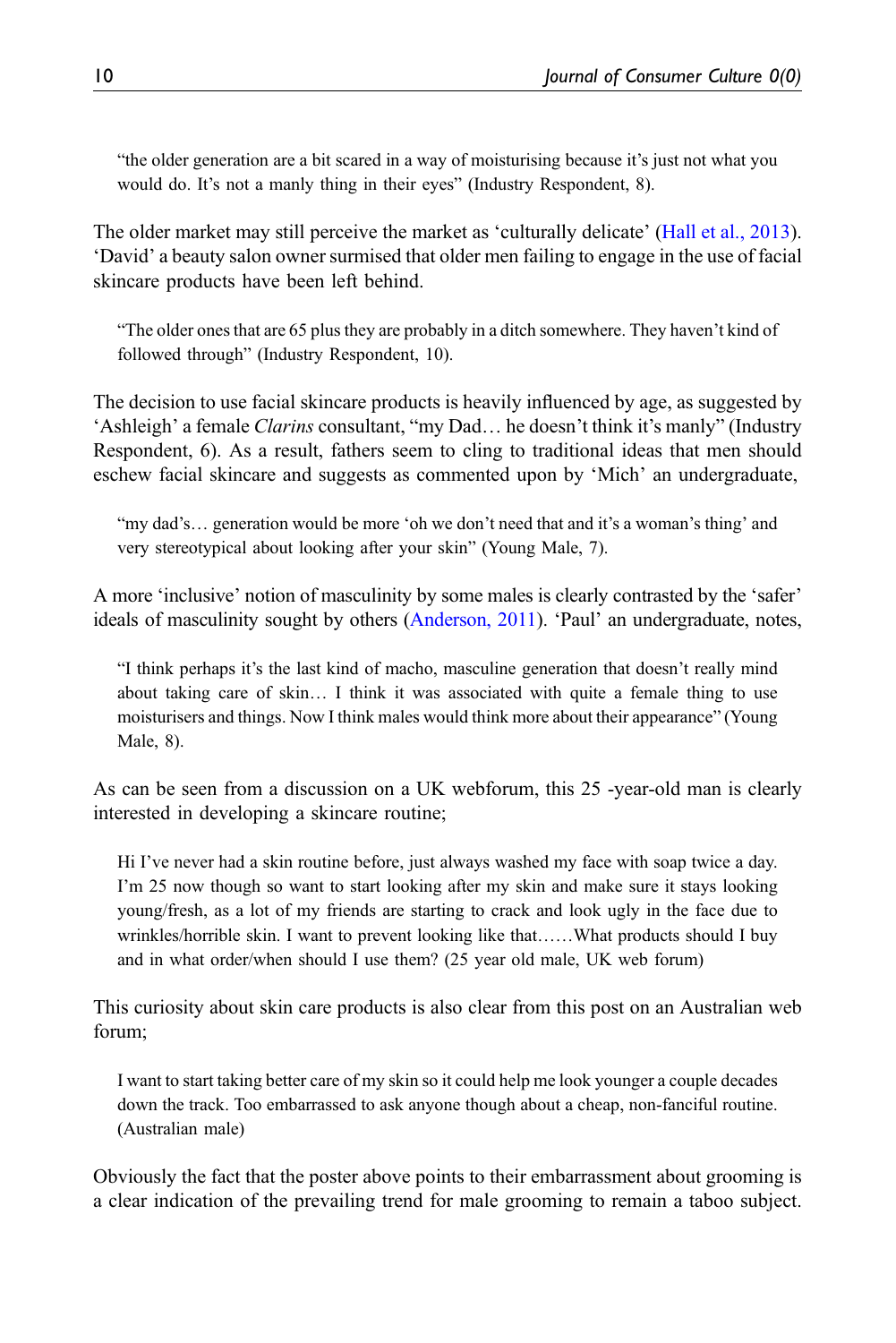Generational differences, traditional views and the influence of social media are additional factors contributing to attitudes towards consumption of male facial skincare. Participants highlight older men as being more sceptical of the value of skincare. Respondents referred to traditional modes of masculine ideals continuing to provide a context for whether men accept or reject facial skincare as an acceptable consumption practice. Hegemonic masculine ideals persist and are reflected in the way that men rationalise their consumption of facial skincare to protect their identity. These traditional ideals may serve to deflect from an identity vulnerability by articulating product consumption in ways that align with an accepted rationale – such as using moisturiser for functional reasons to protect against dry skin, rather than its use for beauty purposes. In contrast, younger males posting online are using skincare to enhance the appearance of their skin.

In relation to his father and grandfather's avoidance of facial skincare products, 'Drew' an undergraduate student highlights generational differences in attitudes to skincare consumption by men,

"they just maybe feel uncomfortable about it–maybe judged… they might consider it effeminate like and challenges their masculinity... stop messing with that! That's not what man does!" (age: 18).

Age-related differences in facial skincare use suggest that constructs of 'norms' in society possibly held by older men are being challenged by changing attitudes of younger males. Ideals linked to how men are viewed in relation to facial skincare have changed over time, as noted by 'Daniel' a male barber,

"I think they were brought up maybe not using certain products on their face and it was normal for a bloke to wash his face and that was about it" (age:32).

'Gemma' a female skincare brand advisor notes how younger males are more conscious of their appearance.

"The younger generation are becoming more aware of their skin so you'll find that early to late teens, early twenties are now actively buying skincare… younger men are quite open to looking after themselves" (Industry Respondent, 1).

Similarly 'Ashleigh' a Clarins skincare consultant, stated that; "younger men are using it more than older men definitely!" (Industry Respondent, 6).

The younger audience have a growing realisation of the potential offered to enhance their appearance as previously highlighted by [Hall \(2015\)](#page-20-2). [Yoo et al,. \(2012\)](#page-22-2) also found that teenagers are less inhibited about the use of grooming products and more knowledgeable of the benefits as suggested by 'Matthew' an undergraduate student. "I basically use it because I need it" (Young Male, 3) (age:19).

'Tim' highlights changing grooming practices of what is considered accepted as masculine behaviour.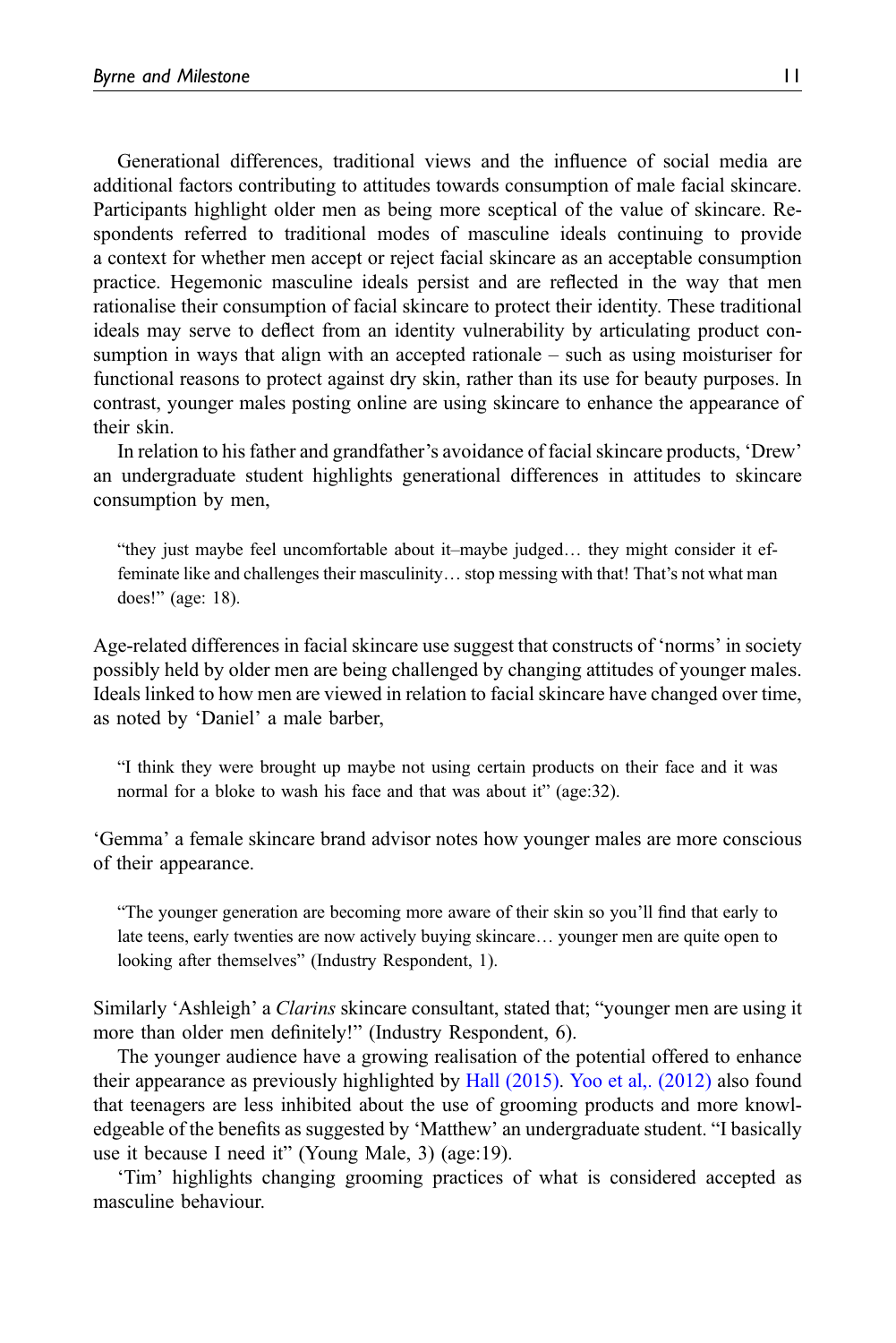"I feel like society is becoming more acceptable to things… the progression of skincare will become like something that doesn't have the feminisation with it, it will just be something that everyone does as part of your daily routine" (Young Male, 9) (age:18).

This view was echoed by another young interviewee;

"I quite like to look after myself I like to keep myself active and look after my skin… I feel it's more of a natural thing to do. Look after yourself and I guess it's just like natural now going out through the generations" (Young Male, 7) (age:22).

However, it is clear that their remains an ambivalence about skin care use amongst males, as this poster on an Australian web forum makes clear;

Mates do occasionally rip into me when I break out the face scrub on a fishing trip…I'm looking forward to then offering me botox prescriptions when they go through their midlife crisis (Male, age unknown on Australian web forum)

As can clearly be seen from this data, younger people are open to the idea of men using skin care products. These young people are aware that their older male relatives do not share their views. They are resistant to the ideas of their elders and see them as outmoded and failing to keep up with social change. Gender identity is a malleable construct [\(Connell, 2005](#page-20-11)) and those men using facial skincare products are perceived as manipulating current ideas and contesting outdated views.

## Invisible Consumption

Whilst there is a clear divide in our interviewees, based on age about which men do and do not use skin care products, even younger men were very private about their grooming habits. There is skincare consumption taking place but this is invisible. Some respondents noted that men who feel that their masculine ideals are compromised might perceive facial skincare products as a feminising influence as suggested by 'Mike' a second year undergraduate geography student.

"I'd say that there's a bit of a stigma to some degree in terms of like masculinity but apart from that I would say it's personal choice" (age:19).

Seemingly, men want to improve their appearance but how this is achieved is personal to the product user and concealable from the public. This is a clear example that men's consumption of skin care products is a form of invisible consumption. This draws out the importance of O'Neill'[s \(2015\)](#page-21-14) notion that whilst men may look different they still may not think differently. There seems to be an undercurrent of traditional values in relation to facial skincare being something that men are not traditionally associated with. If men are seen as using facial skincare products to improve their appearance then this compromises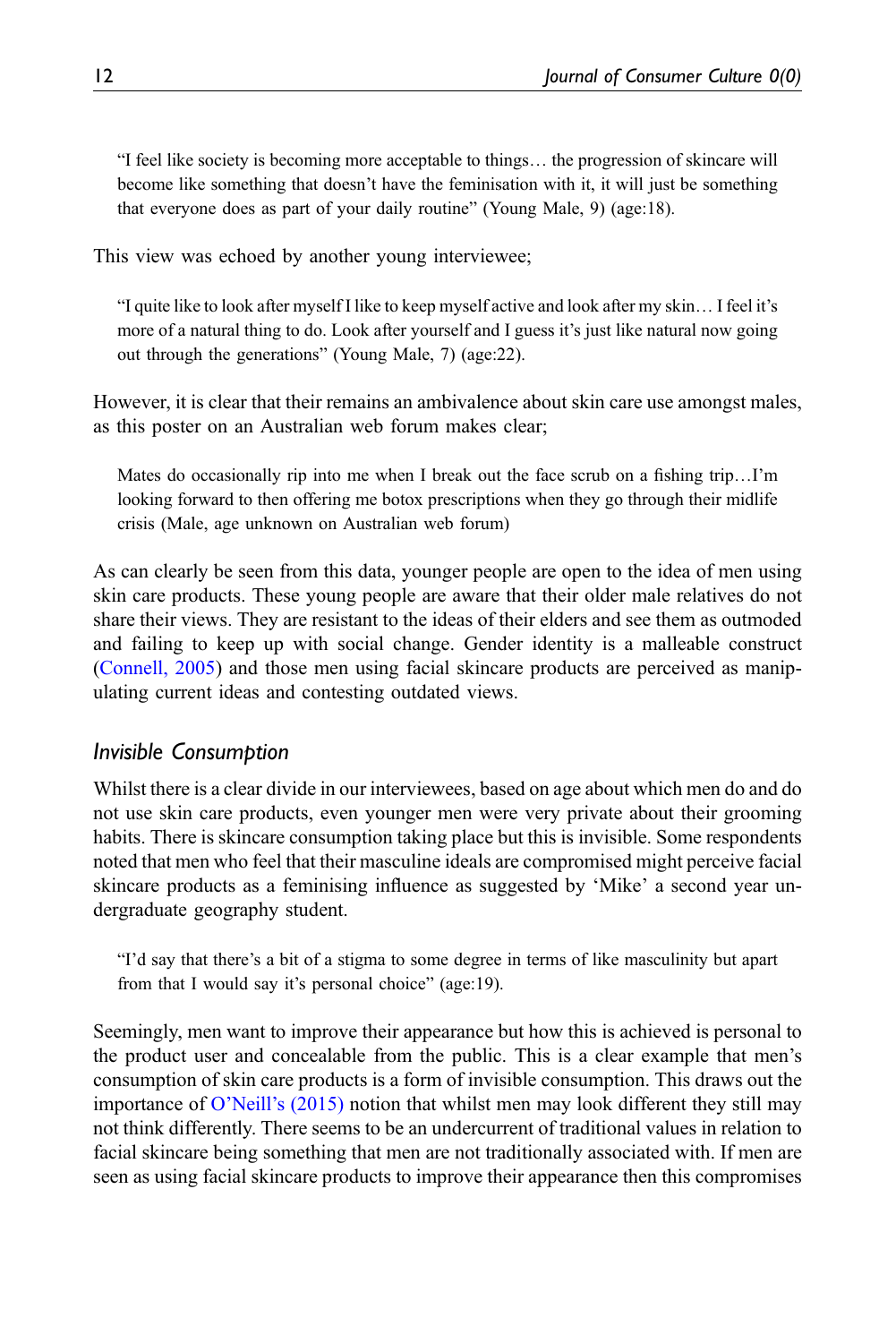heteronormative ideals linked to masculine identity as suggested by 'Adam' an upper sixth former,

"I've got one friend using skincare… he's vain, you would describe it as feminine the way he is" (age:18).

How men attain better facial skin whilst protecting their identity remains problematic. The facial skincare market is still perceived by some to create 'identity vulnerability' for consumers [\(Tuncay and Otnes, 2008](#page-22-3)). The use of skincare provides an opportunity to enhance skin but the value this adds seemingly needs to remain discreet to the one benefiting from such products.

"I just don't think it's a very masculine thing to talk about skincare and moisturisers and stuff just because like there's a stigma around it all. It's quite a feminine subject so it's not something that boys talk about" (Young Male, 9) (age:18).

"I have a few friends, I know they use it then but we never really talk about it" (Industry Respondent, 4) (age:33).

"We talk about other stuff… I don't think lads come across it talking about it. Maybe they talk more about hair gel but not moisturiser" (Young Male, 6) (age:20).

"We wouldn't discuss it. They wouldn't admit it but they probably do use it… skincare products are usually traditionally related with females and not males… it's quite a recent thing for males to use it more… maybe in 5 or 10 years… it may be perfectly acceptable and it will be discussed but not at this stage it's not" (Young Male, 1) (age: 18).

Tim', a sixth former highlighted the boundaries that exist in accepted topics amongst males,

"it's just not really a boy thing to talk about in theory… we don't really talk about it at school or whatever… I have spoken to people in the past about skin and everything but it's not like a regular thing" (Young Male, 9) (age:18).

This sort of attitude comes across from other young men who were interviewed;

Alfie (23) 'mum buys my skincare as wouldn't really like to be seen dwelling on the possibilities instore'.

James (21) ' asked sister to look online as eyes looking really tired so managed to get some eye cream but don't want to advertise this to others'.

Tim (23) 'try to do my best with the products I buy but always feel self-conscious looking at skincare as it still doesn't feel like a blokey thing.'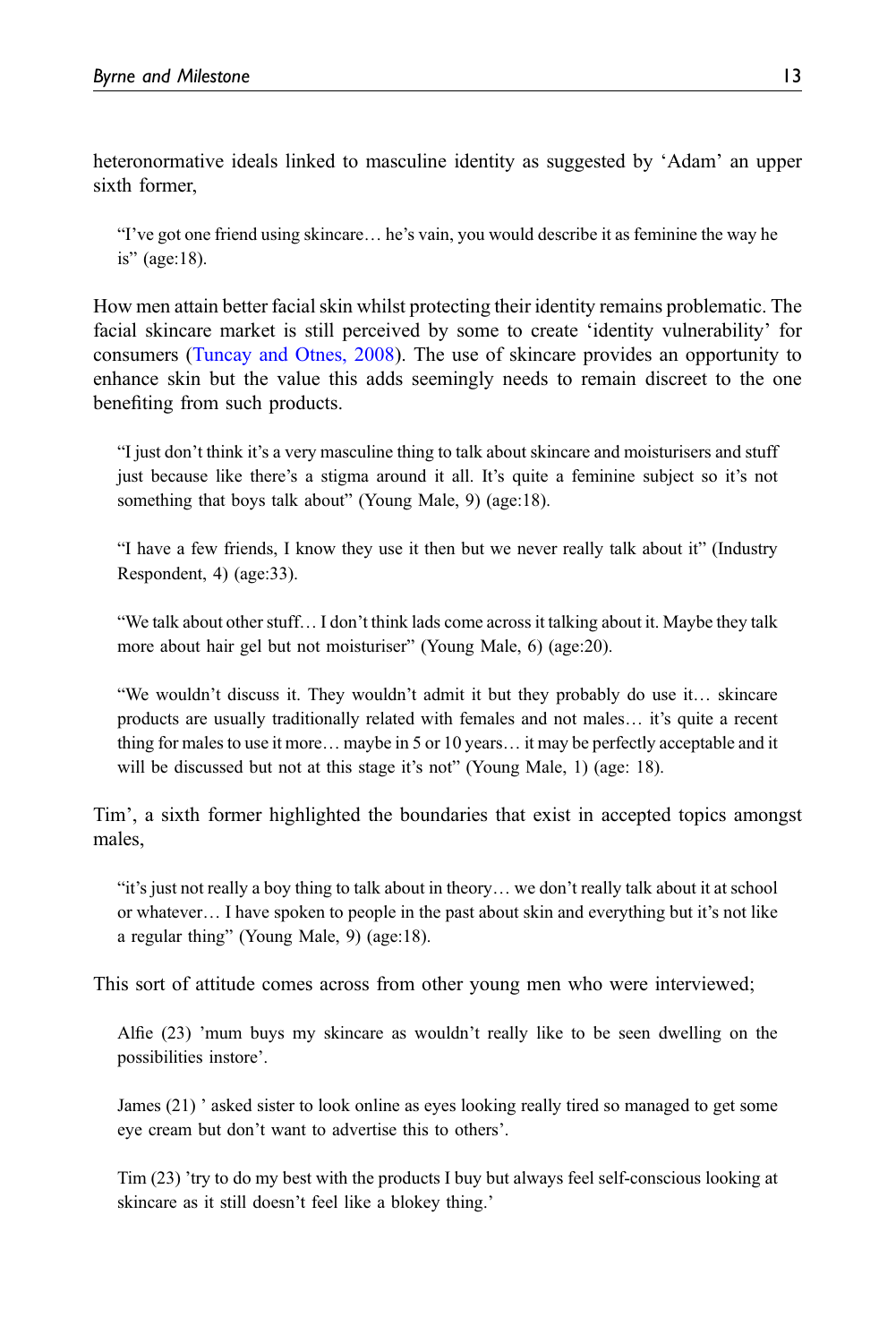Mal (18) 'never use it in front of my mates as they would take the mickey mercilessly'

[Butler \(2004\)](#page-20-19) contends that masculinity has to be 'denaturalised' to understand why men want to look good whilst being aware of the issues this may trigger in terms of suggesting 'vanity' or 'girly' behaviour.

At present, men may see the need to use facial skincare to improve their appearance but they also understand the importance of retaining traditional notions of how men are expected to behave. In respect of their father's need for secrecy when using facial skincare, a 'Gemma' offered an interesting comment,

"he would use it but he wouldn't be seen to be using it" (Industry Respondent, 1).

This is a key and recurring finding from our research data. Young men are using skin care products but they are not drawing attention to this fact. This suggests that there is still a stigma attached to a practice that is still seen as feminine. Enhanced skin is notionally acquired as a result of men using facial skincare products; however, this practice disrupts established identity ideals that men should not be overly concerned with their appearance. Men may feel that face skincare use enhances their appearance in a society that increasingly values image ([Gough et al., 2014\)](#page-20-20). [Das and De Loach \(2011\)](#page-20-10) contend that exploration of practices such as facial skincare in relation to men helps towards a greater understanding of (male) identity in contemporary society.

## Social media and scrutiny of the skin

The advent of 'selfies' and video calling has, meanwhile, triggered a need for males to look good for the camera with a view towards sharing on social media sites such as Instagram. Some respondents demonstrated an awareness that good-looking skin offers better responses for images posted online. 'Tim', a sixth former commented on how insecurities about appearance arise when posing for 'selfies'.

"Your skin's all red and spotty it's not something that you then want to put out into social media… people post pictures all the time of them looking great and then if you take a picture of yourself and there's spots or whatever you just don't feel like this is going to get as many likes" (age:18).

This highlights how those capturing the image seek to create an acceptable appearance as a form of 'impression management' as highlighted by [Pounders et al. \(2016\)](#page-21-16). Thus, the pressure to create the best photo image for sharing online influences skincare use as part of self-promotion. Confidence was an issue amongst some respondents in regards to taking 'selfies'. 'Dec' reflects on his reasons for posting images online, "Instagram you look good that's the whole purpose of it". In contrast, 'Bez' provides his reason not to take selfies,

"I don't really have the confidence to stand there with my phone and take a selfie with myself" (age: 26).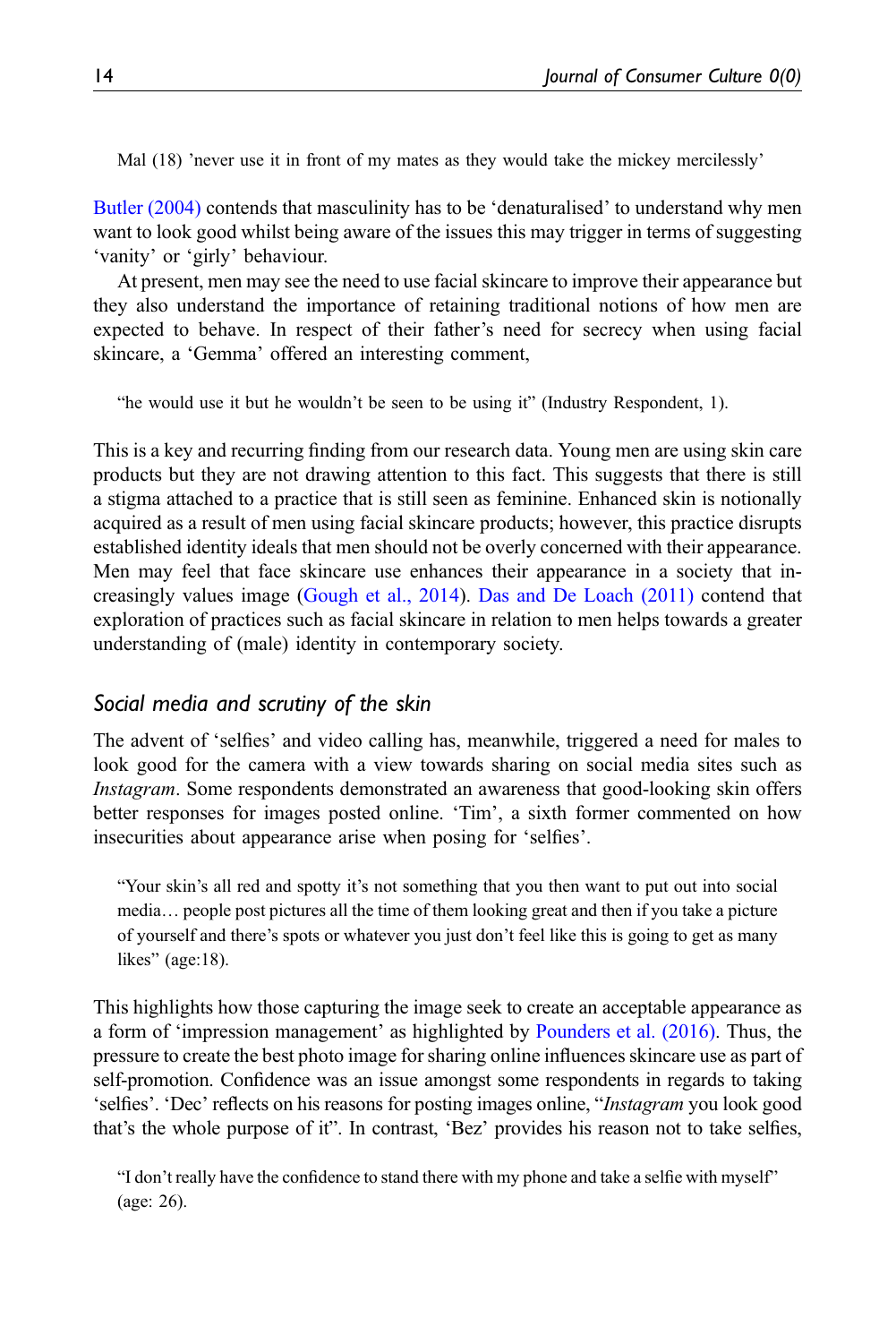Whether or not this reflects a lack of practical expertise or a disclosure of how selfevaluation of his appearance prevents him from posting 'selfies', 'Bez's' comment reflects a wider culture that places pressure upon men to perfect their looks before sharing images online (see [Tiidenberg and Cruz, 2015\)](#page-22-4). A general need to consider appearance was noted by 'Mich' an undergraduate student,

"you want to look good because the pressure is there… people are more conscious of their image" (age:22).

Men are using facial skincare but rationalising their use of such products by practicalities such as increasing the number of likes on social media as a form of 'impression management' whilst enjoying the benefits of improved appearance in a society that values this. Appearance can be critiqued by anyone viewing online posts. The pressure is now upon men to look good without seeming to be concerned about their looks. Discreet improvement of appearance that may conflict with current cultural ideals helps to foster an improved sense of self whilst protecting identity. Male facial skincare serves as a disruptor with all the attending female antecedents for expected gender norms. As the gaze progressively turns towards males in terms of a need to present the most attractive version of the self to others, skincare forms part of an increasing portfolio of grooming products and services on offer.

The Internet is a key source of information for younger male skincare consumers and offers a more discreet way of purchasing products [\(Hall et al., 2012,](#page-21-17) [2013](#page-21-15)). The trend towards online purchases was highlighted by 'Thomas' a manager of a male grooming salon,

"we see more products bought online than actually in the salon… there's a lot of guys out there that are buying it so… a bit too shy to go in the shops to buy it but there's a lot of guys experimenting with the products out there seeing the results" (Industry respondent, 8).

Not only are younger males buying facial skincare products online, as [Nui, \(2013\)](#page-21-18) suggests, but they are also seeking advice from testimonials posted on the internet for skincare [\(Hall et al., 2013](#page-21-15); [Segal and Podoshen, 2012\)](#page-22-5). 'Tim', searched for specific types of facial skincare online that he perceived as being better for his skin,

"just doing research on the Internet …. It's all natural and supposedly can be more effective I bought it myself originally but my parents do buy it for me now" (Young Male, 9). (age:18).

'Stuart' an advisor for Clinique highlighted shifting grooming practices that conflict with hegemonic ideals for men,

"younger men are more into using things like masks, treatment products as opposed to just wash and moisturise… that's growing" (Industry Respondent, 5).

Thus, reinforcing Beasley's (2012) suggestions that men are forming their own notions of gender identity in deciding whether to embrace facial skincare product use. A move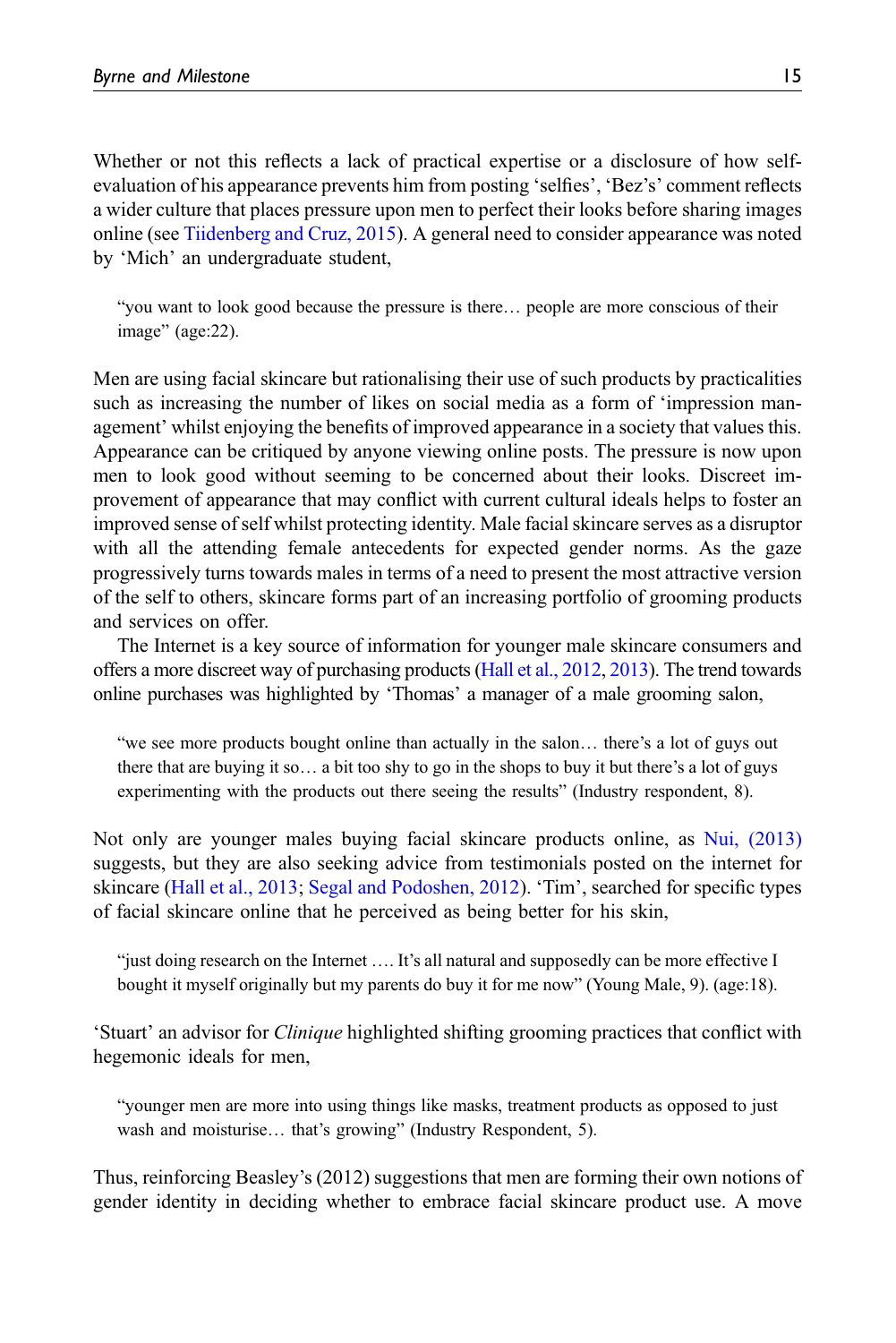towards greater introspection in relation to image and expectations amongst peers has resulted in more awareness of facial skin as a liminal feature creating a greater desire for men to strive for healthier looking skin. Hence, 'Matthew', a student, highlights the need for constant scrutiny of appearance,

"there's like more pressure to look your best most of the time" (Young Male, 3) (age: 19).

As a result, respondents suggest that facial skincare products are a legitimate feature of grooming with younger males as suggested by 'Michael', a sixth former,

"it's more accepted for younger people to be more conscious of their appearance in general and then skincare is part of that and past generations don't seem to care too much for their appearance" (Young Male, 4) (age:18).

'Thomas', manager of a male grooming salon highlighted how a growing awareness that ageing is considered in a negative light will change behaviour.

"Younger men that want to prevent wrinkles in the future… they will buy it" (Industry Respondent, 8).

Differences in facial skincare use suggest that constructs of 'norms' in society possibly held by older men ([Goffman, 1979\)](#page-20-21) are challenged by changing attitudes of younger males. The practice of men using facial skincare products offers a cultural norm for a new 'hybridized' 'hegemonic masculine' ideal as suggested by Bridges (2014) in how newly emerging beautifying practices are blending with 'macho' posturing by some men.

'Ashleigh' drawing upon experience as a Clarins beauty practitioner predicted the practice would become easier once the initial resistance to men's facial skincare consumption was overcome.

"Once they start buying it they love it then they continue coming back to it" (Industry Respondent, 6).

A key defence for men using skincare products was the functional properties offered through usage. A recurring reason for initiating the use of facial skincare was to cure or prevent dry skin. This was seen as more important than use for age prevention or vanity purposes. Such a functional and rational approach resonates with the instrumental reasons provided by men reflecting on their purchase decision ([Segal and Podoshen, 2012\)](#page-22-5). Through skincare use, men are promised an improved appearance which potentially leads to higher levels of self-esteem and confidence. However, this improved confidence does not compromise masculine ideals as men use facial skincare privately and discreetly and is thus a form of invisible consumption. Hegemonic masculinity remains dominant in neoliberal times [\(Cornwall et al., 2016\)](#page-20-22). [Connell \(2005\)](#page-20-11) contends that when men feel insecure in regards to their image, they seek to develop their masculine self. Indeed, [Bridges \(2009\)](#page-20-23) highlighted how men gain 'gender capital' from bodybuilding. Body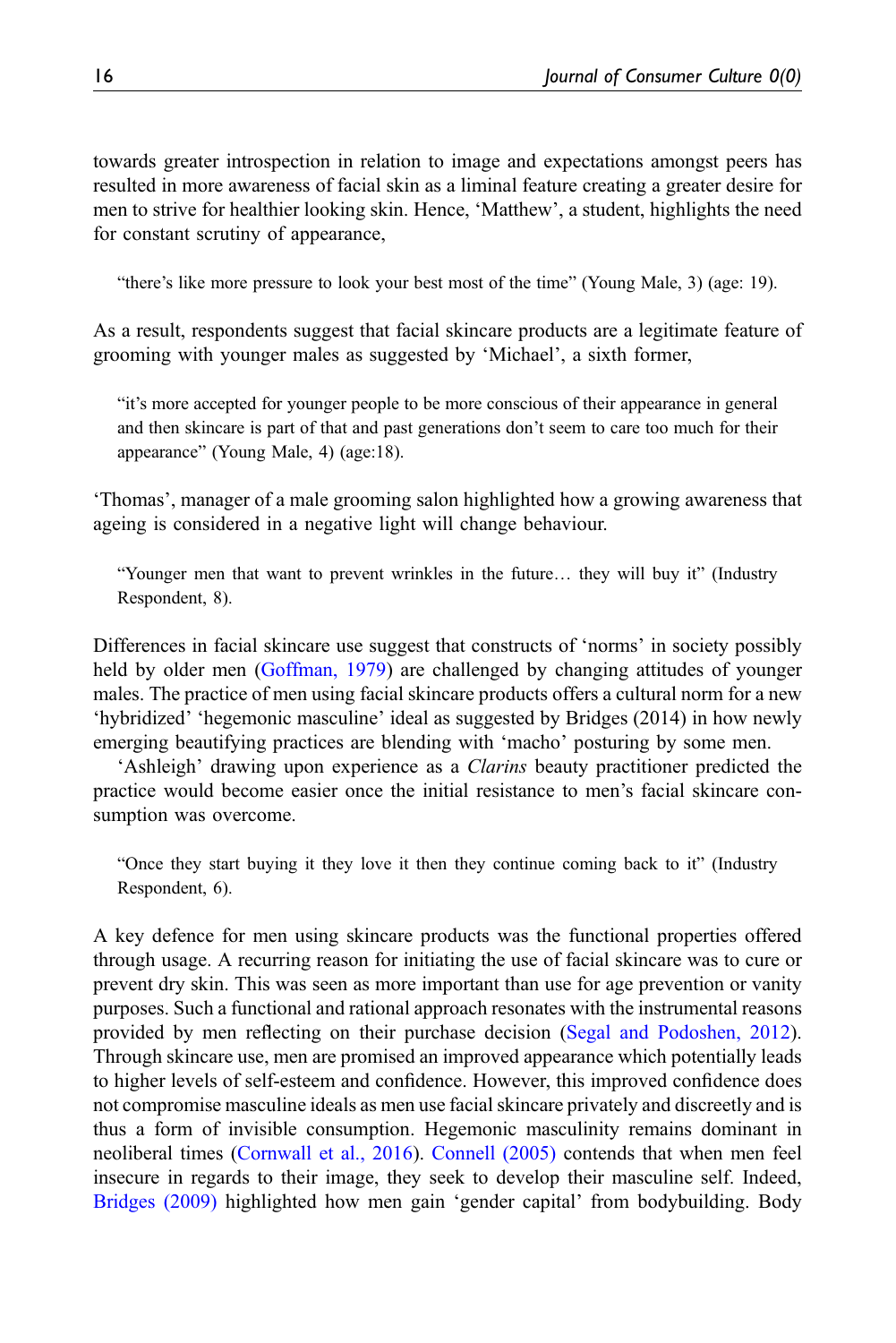building, in contrast to using moisturizer, is a very visible form of consumption and one that conforms to the ideals of hegemonic masculinity.

## Conclusion

As introduced above, we argue that men's skincare consumption is an 'invisible' form of consumption. It is clear that some men are using skin care products, but they are absolutely not talking about this with other people. This behaviour is the polar opposite of Veblen's concept of 'conspicuous consumption' (1965 [1899]). The premise of conspicuous consumption is that the consumer wants others to know what they have bought. It is an ostentatious form of consumption where aspects such as the brand and cost of a luxury product are actively displayed, talked about and 'on show'. The most relevant theoretical idea to understand invisible consumption is that of [Goffman](#page-20-3)'s (1956) dramaturgical analogy and particularly the idea of the 'back stage' and 'mystification' as part of 'impression management'. As our findings reveal, the consumption of skincare products is not something that the men in our study want others to know about and nor do they want to discuss their skincare practices with other people. Unlike other late modern consumption trends to do with improving the aesthetic appeal of the body, such as going to the gym, wearing make-up, body piercing and tattoos, whether or not someone is wearing moisturizer is not visible to other people. Skin care on the other hand is 'invisible'. It is invisible in two senses. Firstly, it is invisible because you cannot tell by looking if someone has exfoliated, toned, cleansed or moisturized. It is a sign of the times that men use such products in the *hope* that this might bring about a visible improvement which can then be translated in to body capital. Respondents downplayed their use of skincare for vanity purposes. This appeals to heteronormative ideals of how men should not seem to be overly concerned about the beautifying elements of facial skincare benefits. The consumption of skin care products by men can be read as part of a wider neo liberal social discourse which encourages people to regard their bodies as a resource that can be used to gain a competitive advantage in an increasingly ruthless context.

Secondly, it is invisible because men do not discuss their skin care practices with other people. Our data shows that whilst younger men are more open to using skin care products the majority of them do not discuss this with anyone else. Thus, while there is a private willingness to engage with care of the skin, the linkage of skin care products with the feminine remains strong. Traditionally, signs of ageing was not held against men in the way is has been held against women. The passage of time and impact on bodily features for men have typically been constructed as 'distinguished' and 'wise', given respect and comfortably able to occupy positions of power. Women, on the other hand, are vastly underrepresented in positions of power in the workplace and are constructed as 'past their sell by date' once they reach middle age ([Milestone and Meyer, 2020](#page-21-19)). However, our data suggests that pressure to look as youthful as possible is starting to impact on the psyche of younger men. Whist older men are familiar with traditional masculine jobs that in turn produce traditional forms of masculinity (the 'old man' [Edwards, 2006](#page-20-24)) are resistant to the idea of using skin care products to try to hold back the ageing process, it is clear that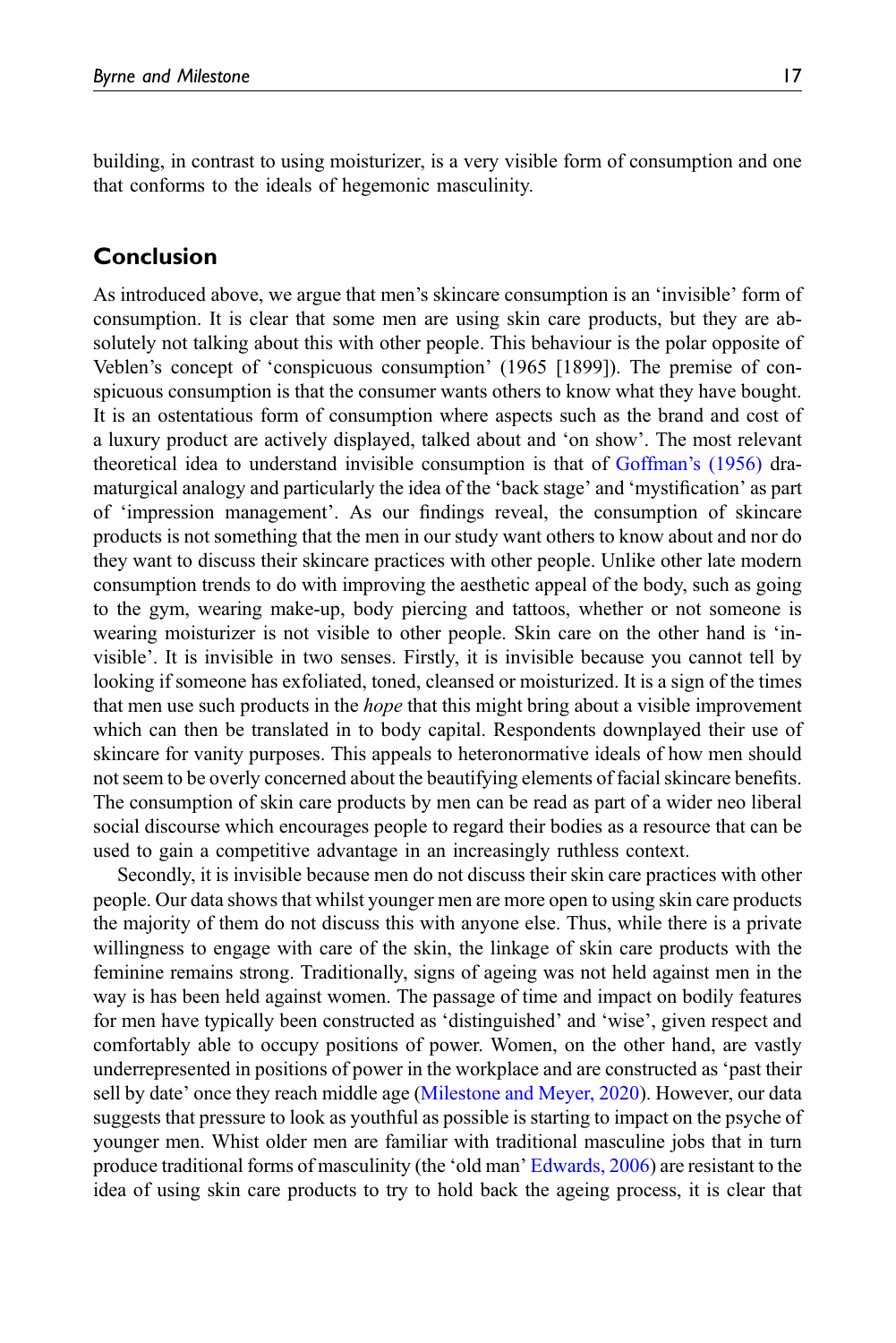younger men are of a different opinion. Our data clearly shows that younger men see the value of using skin care to hold back the ageing process. The impact of the rise of knowledge economy jobs, media representations of new forms of masculinity (such as those offered in publications such as *Men's Health Magazine*), advertising and the rise of social media appear to have had a significant impact on younger men. We concur with Hakim'[s \(2016\)](#page-20-1) analysis about the pressure for men to continually improve their bodies in order to try to obtain market advantage in a cut-throat neoliberal context. However, with the case of skin care products, men may introspectively gaze in the mirror in contemplation of their improved appearance gained from using facial skincare products but they want this to remain invisible to others.

So, our data shows that men have similar anxieties about their looks than women. It is good for capitalism and cosmetics companies that these fears have emerged as they can sell more products. On the other hand, it is problematic that even young men do not feel comfortable talking about these issues with their friends and peers. This links to a much wider social issue of men bottling up their feelings and concerns which has led to a range of mental health issues amongst men and alarming rates of male suicide. The most recent figures from the Offi[ce for National Statistics, \(2019\)](#page-21-20) for England and Wales show that 75% of people who commit suicide are men. This has been a pattern since the mid-1990s. Organisations such as CALM (Campaign Against Living Miserably) campaign to encourage men to talk more about their emotions. Their website has a current feature on body image, and this indicates that this is a worry for young men, particularly in the social media age. This form of invisible consumption by men highlights the continued anxieties experienced by men about what it means to be a man in the  $21<sup>st</sup>$  century. Social structures that traditionally have offered clear notions that men should be unconcerned with their image then present conflict when ideals linking to identity subsequently change. In a patriarchal society, concerns about social constructions of attractiveness are traditionally a pressure placed on women ([Connell, 2005\)](#page-20-11). Thus, products linked to beauty 'nudge' the boundaries of traditional ideals of masculinity. Historical associations of facial skincare as a field connected with women potentially conflates product use with femininity. Connecting men with facial skincare use have implications for male identity as traditional ideals of masculinity are challenged by men's use of 'beautifying' products ([Hall, 2015\)](#page-20-2). Skincare is something that men use discretely and [Adams et al. \(2010\)](#page-19-5) highlight that men maintain status by avoiding any suggestion of feminising or narcissistic behaviour. It seems that discourse outside of the normal boundaries between men continues to exist, as facial skincare is still perceived as 'antithetical' or taboo as a natural topic for discussion [\(Hall, 2015\)](#page-20-2). Men are not likely to openly discuss the use of a product associated with beauty, for fear of ridicule from other men. However, we must also acknowledge that debates about gender identities have recently moved centre stage and traditional gender binaries are being challenged in unprecedented ways. The UK Office for National Statistics<sup>2</sup> (2021) notes that; *There are now more varied conceptualisations and self*descriptions of gender and non-gendered identities. The trans community, trans identities and gender identity matters are becoming more visible, and this is particularly noticeable in the mainstream UK media'. In terms of gender identities, society is rapidly changing. There are currently no official statistics in the UK for people who identify as non-binary,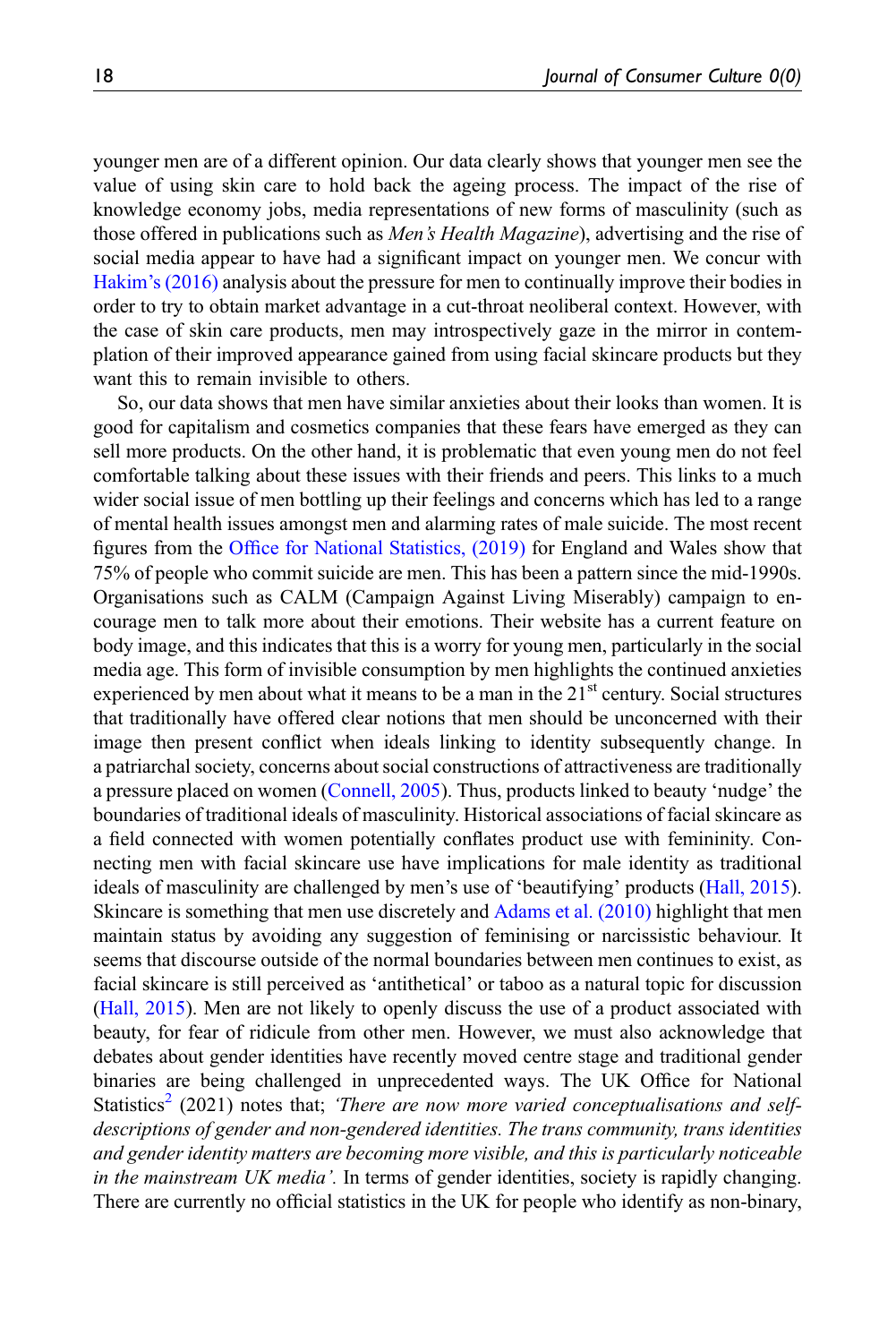but recent research from the US suggests that almost one in 10 high school pupils identify as gender diverse ([Kidd et al., 2021](#page-21-21)). The arena of willingness of men to talk about their male skin care consumption could be a highly fruitful future test case to examine the extent to which seismic shifts in gender identity are taking place to the extent that recent estimations suggest. If society acknowledges and accepts a more diverse range of gender identities, it should follow that rigid ideas about what men should and should not discuss in public will also significantly change.

## Declaration of conflicting interests

The author(s) declared no potential conflicts of interest with respect to the research, authorship, and/ or publication of this article.

## Funding

The author(s) received no financial support for the research, authorship, and/or publication of this article.

## ORCID iD

Angela Byrne <https://orcid.org/0000-0002-2244-0774>

## **Notes**

- 1. Australian webforum discussion of male skincare (accessed 21/08/21)[https://forums.whirlpool.](https://forums.whirlpool.net.au/archive/2386773) [net.au/archive/2386773](https://forums.whirlpool.net.au/archive/2386773) UK webforum discussion of male skincare (accessed 21/08/21[\)https://www.thestudentroom.co.](https://www.thestudentroom.co.uk/showthread.php?t=5719752) [uk/showthread.php?t=5719752](https://www.thestudentroom.co.uk/showthread.php?t=5719752)
- 2. https://www.ons.gov.uk/methodology/classifi[cationsandstandards/measuringequality/genderidentity/](https://www.ons.gov.uk/methodology/classificationsandstandards/measuringequality/genderidentity/genderidentityupdate) [genderidentityupdate](https://www.ons.gov.uk/methodology/classificationsandstandards/measuringequality/genderidentity/genderidentityupdate)

#### References

- <span id="page-19-5"></span>Adams A, Anderson E and McCormack M (2010) Establishing and challenging masculinity: the influence of gendered discourses in organized sport. Journal of Language and Social Psychology 29(3): 278–300.
- Alexander SM (2003) Stylish hard bodies: branded masculinity in men's health magazine. Sociological Perspectives 46(4): 535–554. DOI: [10.1525/sop.2003.46.4.535](https://doi.org/10.1525/sop.2003.46.4.535).
- <span id="page-19-4"></span>Anderson E (2011) Inclusive masculinities of university soccer players in the American Midwest. Gender and Education 23(6): 729–744.
- <span id="page-19-1"></span>Bauman (2001) The Individualized Society. Cambridge, UK: Polity. ISBN 0-7456-2506-1.
- <span id="page-19-0"></span>Bauman Z (2005) Chasing elusive society. International Journal of Political Culture Society 18: 123–141.
- <span id="page-19-3"></span>Berggren K (2014) Sticky masculinity: post-structuralism, phenomenology and subjectivity in critical studies on men. Men and Masculinities 17(3): 231–252.
- <span id="page-19-2"></span>Blackburn S (2014) Mirror, Mirror the Uses and Abuses of Self-Love. Oxfordshire: Princeton University Press.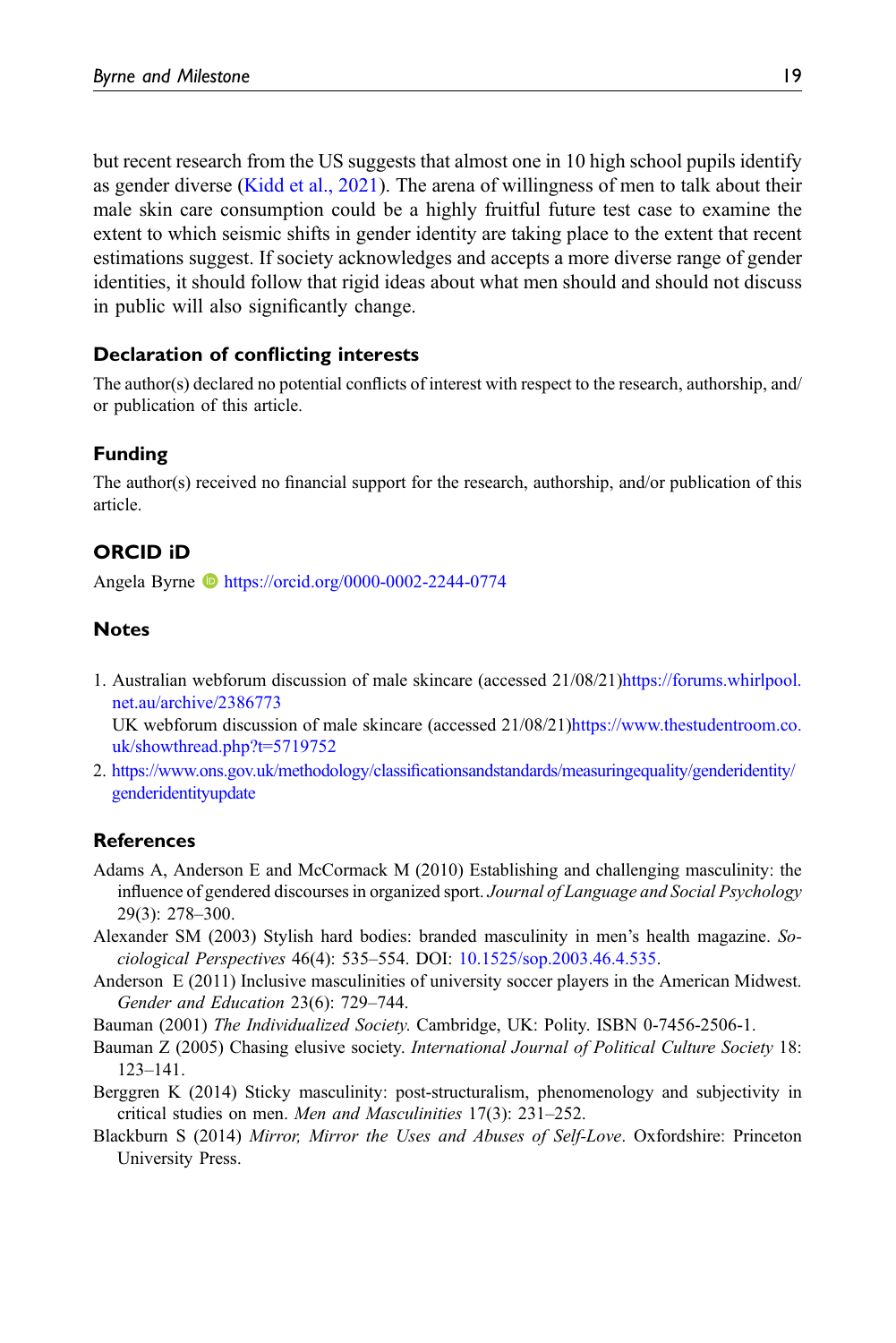- <span id="page-20-5"></span>Bourdieu P (1984) Distinction: A Social Critique of the Judgement of Taste. London, UK: Routledge.
- <span id="page-20-23"></span>Bridges T (2009) Gender capital and male bodybuilders. *Body and Society* 15(1): 83–107.
- <span id="page-20-12"></span>Bridges T (2013) A very "gay" straight? hybrid masculinities, sexual aesthetics, and the changing relationship between masculinity and homophobia. Gender  $\&$  Society 28(1): 58–82.
- <span id="page-20-19"></span>Butler J (2004) Undoing Gender. London, UK: Routledge.
- Calvey D (2008) The art and politics of covert research: doing 'situated ethics' in the field, Sociology 42(5): 905–918.
- <span id="page-20-14"></span>Connell R (2003). Gender. Oxford, UK: GenderPolity.
- <span id="page-20-11"></span>Connell R (2005). Masculinities Second Edition. Oxford, UK: University of California Press.
- <span id="page-20-15"></span>Cooley C (1902) Human Nature and the Social Order Rev. New York, NY: Charles Scribner's Sons.
- <span id="page-20-22"></span>Cornwall A (2016) Introduction: masculinities under neoliberalism. In: Cornwall A, Karioris F and Lindisfarne N (eds.) Masculinities Under Neoliberalism, London, UK: Zed Books, 1–28
- <span id="page-20-10"></span>Das J and De Loach S (2011) Mirror, mirror on the wall: the effect of time spent grooming on earnings. The Journal of Socio-Economics 40: 26–34.
- <span id="page-20-13"></span>Draper J and McDonnell AM (2018) Fashioning multiplatform masculinities: gay personal style bloggers' strategies of gendered self-representation across social media. Men and Masculinities 21(5): 645–664. DOI: [10.1177/1097184X17696190](https://doi.org/10.1177/1097184X17696190).
- <span id="page-20-18"></span>Duncanson C (2015) Hegemonic Masculinity and the Possibility of Change in Gender Relations. Men and Masculinities 18(2): 231–248.
- <span id="page-20-4"></span>Eckhardt GM, Belk RW and Wilson JAJ (2015) The rise of inconspicuous consumption. Journal of Marketing Management 31(7–8): 807–826.
- <span id="page-20-24"></span><span id="page-20-8"></span>Edwards T (2006) Cultures of Masculinity. London, UK: Routledge.
- Elias A, Gill R and Scharff C (eds) (2017) Aesthetic Labour Rethinking Beauty Politics in Neoliberalism. London, UK: Palgrave Macmillan.
- <span id="page-20-7"></span>Foucault M (2008) The Birth of Biopolitics: Lectures at the College de France, 1978-1979. London, UK: Palgrave MacMillan.
- <span id="page-20-6"></span>Giddens A (1991) Modernity and Self-Identity: Self and Society in the Late Modern Age. Cambridge, UK: Polity Press.
- <span id="page-20-9"></span>Gill R, Henwood K and McLean C (2005) Body projects and the regulation of normative masculinity. *Body & Society* 11(1): 37–62.
- <span id="page-20-21"></span><span id="page-20-3"></span>Goffman E (1956) The Presentation of Self in Everyday Life. New York, NY: Anchor.
- <span id="page-20-20"></span>Goffman E (1979) Gender Advertisements. London: The Macmillan Press.
- Gough B, Hall M and Seymour-Smith S (2014) Straight guys do wear make-up: contemporary masculinities and investment in appearance. In: Roberts S (ed) Debating Modern Masculinities: Change, Continuity, Crisis?. Hampshire, UK: Palgrave Macmillan, 106–124.
- <span id="page-20-16"></span>Guest G, MacQueen K.M. and and Namey E.E. (2012) *Applied Thematic Analysis*. London: Sage.
- <span id="page-20-0"></span>GVR (2020) Men's Skincare Products Market Size, Share & Trends Analysis Report By Product (Shave Care, Creams & Moisturizers), By Distribution Channel, By Region, And Segment Forecasts, 2020 - 2027 Men's Skincare Products Market Size | Industry Report, 2020-2027 (grandviewresearch.com)
- <span id="page-20-1"></span>Hakim J (2016) 'The spornosexual': the affective contradictions of male body-work in neoliberal digital culture. Journal of Gender Studies 27(2): 231–241. DOI: [10.1080/9589236.1217771](https://doi.org/10.1080/9589236.1217771).
- <span id="page-20-2"></span>Hall M (2015) Metrosexual Masculinities. Hampshire, UK: Palgrave Macmillan.
- <span id="page-20-17"></span>Jankowski G, Diedrichs P, Williamson H, et al. (2016) Looking age-appropriate while growing old gracefully: a qualitative study of ageing and body image among older adults. Journal of Health Psychology 21(4): 1–26.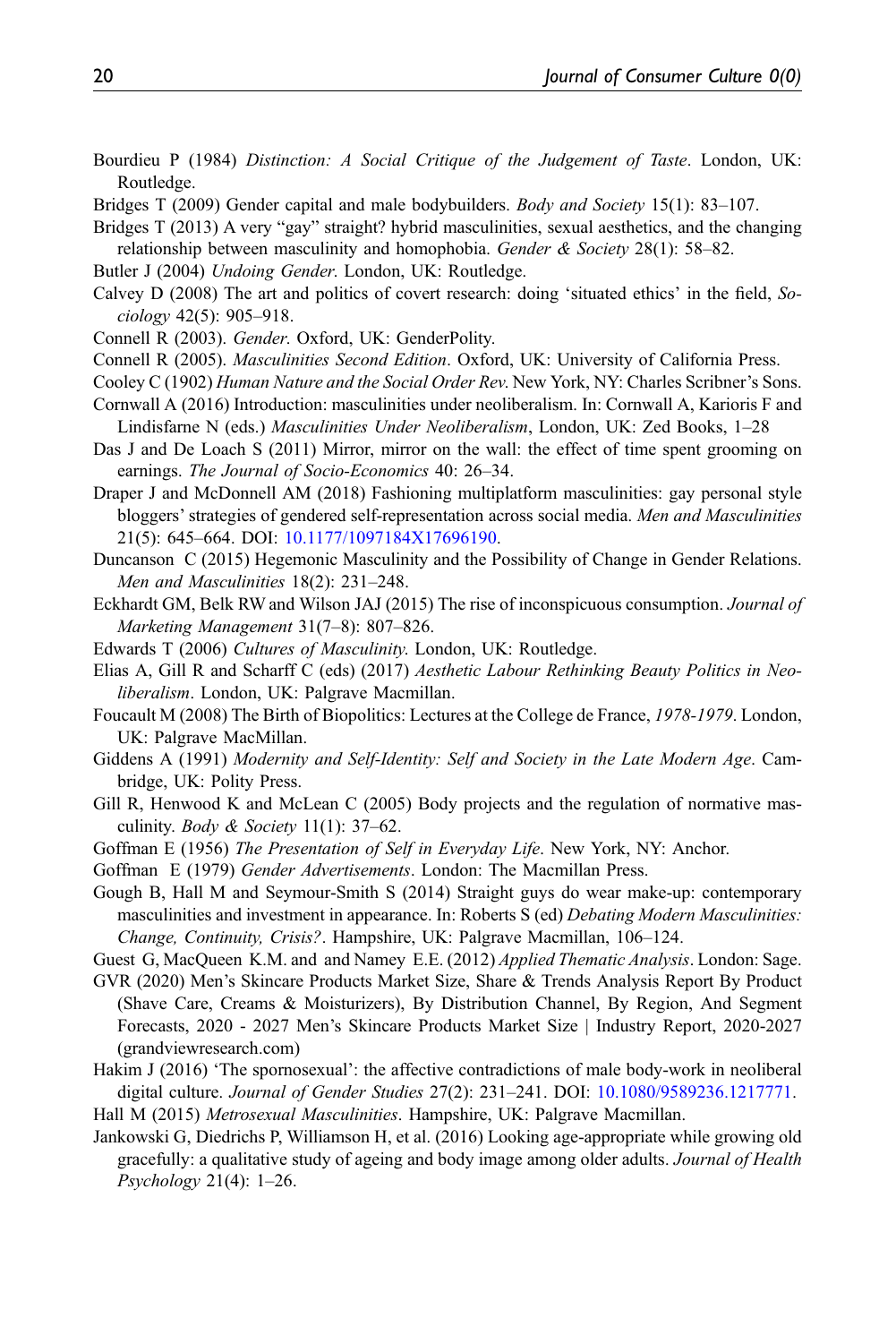- <span id="page-21-17"></span>Hall, M., Gough, B. & Seymour-Smith, S. (2012) "I'm METRO, NOT GAY!": A Discursive Analysis of Men's Accounts of Make-up Use on YouTube", The Journal of Men's Studies, 20, (3), pp. 209–226.
- <span id="page-21-15"></span>Hall, M., Gough, B. & Seymour-Smith, S. (2013) "Stake Management in Men's Online Cosmetics Testimonials", Psychology and Marketing, 30, (3), pp. 227–235.
- <span id="page-21-6"></span>Jack T (2018) Representations–a critical look at media's role in cleanliness conventions and Inconspicuous consumption. Journal of Consumer Culture 20(3).
- <span id="page-21-9"></span>Jeffords S (1994) Hard Bodies: Hollywood Masculinity in the Reagan Era. Brunswick, NJ: Rutgers University Press.
- <span id="page-21-21"></span>Kidd KM, Sequeira GM, Douglas C, et al. (2021) 'Prevalence of gender diverse youth in and Urban school district'. Pediatrics 147(6): e2020049823.
- <span id="page-21-3"></span>Kotzé J (2019) Antonopoulos GA. boosting bodily capital: maintaining masculinity, aesthetic pleasure and instrumental utility through the consumption of steroids. Journal of Consumer Culture 21(3): 683–700.
- <span id="page-21-1"></span>Lindisfarne N and Neal J (2016) Masculinities and the lived experience of neoliberalism. In: Cornwall A, Frank GK and Lindisfarne N (eds) Masculinities Under Neoliberalism. London, UK: Zed Books.
- <span id="page-21-19"></span>Milestone K and Meyer A (2020) Gender and Popular Culture. 2nd edition. Cambridge, UK: Polity.
- <span id="page-21-13"></span>Mintel (2016) Men's Facial Skincare. UK ReportMen's Facial Skincare - UK - May 2016: Contents (mintel.com). Online: Mintel.
- <span id="page-21-12"></span>Mintel (2018) Men's Facial Skincare. UK Report Men's Facial Skincare - UK - July 2018: Contents (mintel.com). Online: Mintel.
- <span id="page-21-8"></span>Mintel (2019) Men's Attitudes towards Haircare and Skincare – UK Report https://store.mintel.com/ report/mens-attitudes-towards-haircare-and-skincare-uk-september-2019. Online: Mintel.
- <span id="page-21-7"></span>Mulvey L (1975) Visual pleasure and narrative cinema. Screen Oxford Journals 16(3): 6–18.
- <span id="page-21-18"></span>Nui N.J (2013) Cyber peers' influence for adolescent consumer in decision-making styles and online purchasing behaviour. Journal of Applied Social Psychology 43: 1228–1237.
- <span id="page-21-20"></span>Office for National Statistics (2019) For England and Wales Suicides in England and. Wales - Office for National Statistics (ons.gov.uk).
- <span id="page-21-14"></span>O'Neill R (2015) Whither critical masculinity studies? notes on inclusive masculinity theory, postfeminism, and sexual politics. Men and Masculinities 18(1): 100–120.
- <span id="page-21-4"></span>Orbach S (2017). In: Elias A, Gill R and Scharff C (eds) Foreword: The Making of the Body in Aesthetic Labour Rethinking Beauty Politics in Neoliberalism. London, UK: Palgrave Macmillan.
- <span id="page-21-10"></span>Ostberg J (2012) Masculinity and fashion. In: CeleOtnes LTZC (ed) Gender, Culture, and Consumer Behaviour. New York, London: Routledge Taylor & Francis: 253–281.
- <span id="page-21-2"></span>Patterson M and Elliott R (2002) Negotiating masculinities; advertising and the inversion of the male gaze. Consumption Markets & Culture 5(3): 231–249.
- <span id="page-21-16"></span>Pounders K, Kowalczyk C and Stowers K (2016) Insight into the motivation of selfie postings: impression management and self-esteem. European Journal of Marketing 50(9/10): 1879–1892.
- <span id="page-21-5"></span>Pylypa J (1998) Power and bodily practice: applying the work of foucault to an anthropology of the body. Arizona Anthropologist 13: 21–36. Available at: [https://journals.librarypublishing.arizona.](https://journals.librarypublishing.arizona.edu/arizanthro/article/id/452/) [edu/arizanthro/article/id/452/](https://journals.librarypublishing.arizona.edu/arizanthro/article/id/452/).
- <span id="page-21-0"></span>Ridder A (2021). Market value of male face care products in Great Britain from 2010 to 2020 <https://www.statista.com/statistics/474570/market-value-men-facial-skincare-great-britain-uk/> (accessed on 17 December, 2020).
- <span id="page-21-11"></span>Ritzer G (2005). Encyclopedia of social theory. Sage Publications 11: 1–10.